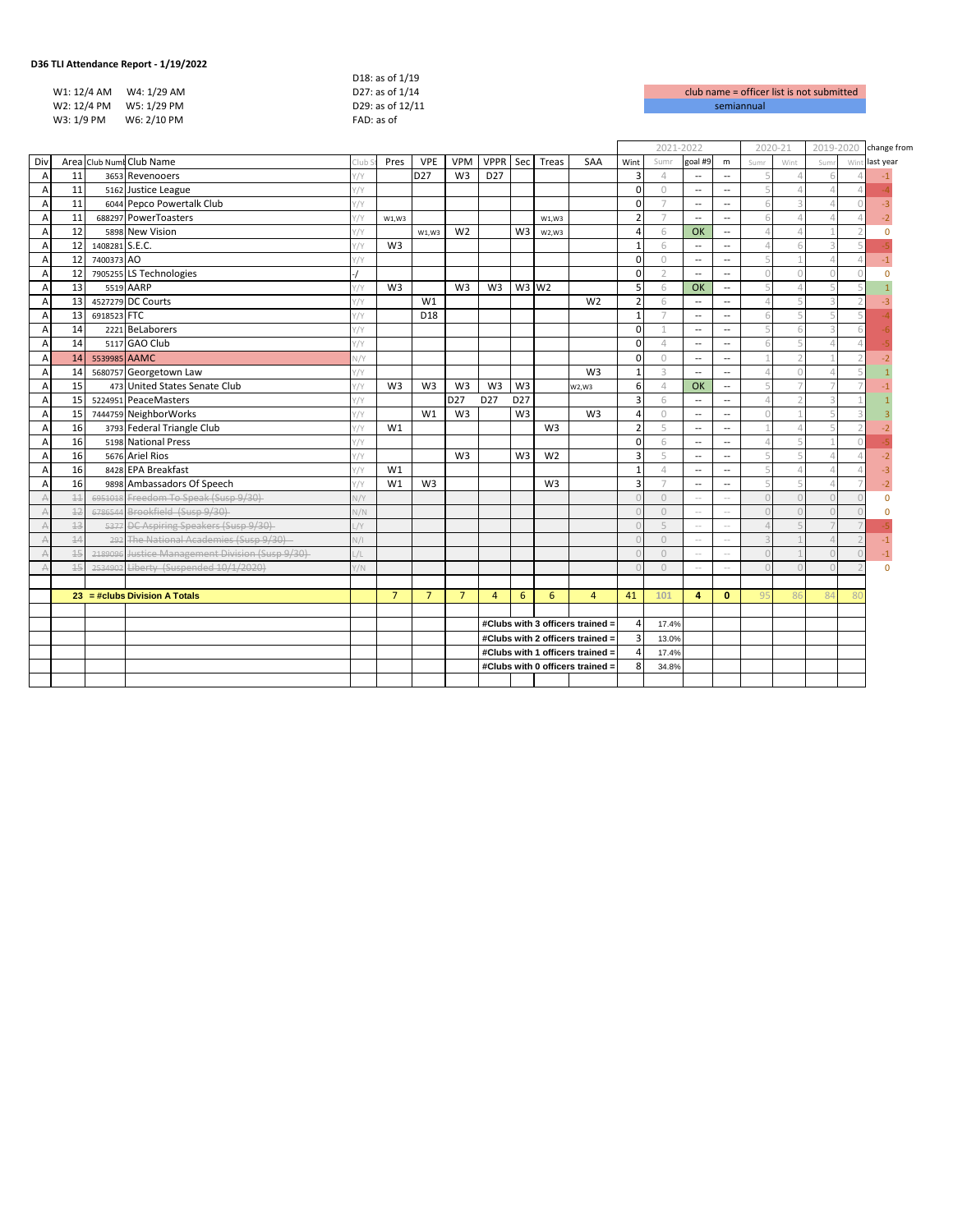| 30 TELARREHUGHICE REPOLL - 17 137 2022 |                  |                    |
|----------------------------------------|------------------|--------------------|
|                                        | D18: as of 1/19  |                    |
| W1: 12/4 AM<br>W4: 1/29 AM             | D27: as of 1/14  | club name = office |
| W2: 12/4 PM<br>W5: 1/29 PM             | D29: as of 12/11 | semiannual         |
| W3: 1/9 PM<br>W6: 2/10 PM              | FAD: as of       |                    |
|                                        |                  |                    |

| club name = officer list is not submitted |
|-------------------------------------------|
| semiannual                                |

|                |    |             |                                                       |            |                 |                 |                 |                                  |                 |                |                 | 2021-2022                |                |                          |                          | 2020-21                  |                | 2019-2020 |  | change from    |
|----------------|----|-------------|-------------------------------------------------------|------------|-----------------|-----------------|-----------------|----------------------------------|-----------------|----------------|-----------------|--------------------------|----------------|--------------------------|--------------------------|--------------------------|----------------|-----------|--|----------------|
| Div            |    |             | Area Club Numt Club Name                              | :Iub       | Pres            | <b>VPE</b>      | VPM             | <b>VPPR</b>                      |                 | Sec Treas      | <b>SAA</b>      | Wint                     | Sumr           | goal #9                  | m                        | Sumr                     | Wint           | Sumr      |  | Wint last year |
| B              | 21 |             | 2216 Dupont Circle of Speakers Club                   | $\gamma$   |                 |                 | W1              | W <sub>3</sub>                   | W <sub>3</sub>  | W <sub>3</sub> | W <sub>3</sub>  | 5                        | $\overline{7}$ | OK                       | $\overline{\phantom{a}}$ |                          |                |           |  |                |
| B              | 21 |             | 791413 The George Washington University               | /Y         |                 | W1.D27          |                 |                                  | D <sub>27</sub> |                |                 | $\overline{2}$           | $\mathcal{D}$  | $\overline{\phantom{a}}$ | $\overline{\phantom{a}}$ | $\Delta$                 |                |           |  |                |
| B              | 21 |             | 974224 Mighty Motivators                              | '/Y        |                 |                 |                 |                                  |                 |                | W <sub>2</sub>  |                          | $\bigcirc$     | $\overline{\phantom{a}}$ | $\overline{\phantom{a}}$ | $\Delta$                 |                |           |  |                |
| B              | 21 |             | 1354772 Professionally Speaking                       | $\gamma$   |                 |                 |                 |                                  |                 | W <sub>2</sub> |                 |                          | $\overline{a}$ | $\sim$                   | $\overline{a}$           | 5                        |                |           |  |                |
| B              | 22 |             | 4633 Treasury Silver Speakers Club                    |            |                 |                 |                 |                                  |                 |                |                 | $\Omega$                 |                | $\overline{\phantom{0}}$ | $\overline{a}$           | $\overline{\phantom{a}}$ |                |           |  |                |
| B              | 22 |             | 4977 Dupont Circle Toastmasters (Capital Toastmasters |            |                 |                 |                 |                                  |                 |                |                 | $\Omega$                 | $\Lambda$      | $\sim$                   | $\overline{a}$           | $\overline{\mathcal{L}}$ |                |           |  |                |
| B              | 22 |             | 7184 Dupont Speaks Club                               | $\sqrt{}$  |                 | D <sub>29</sub> |                 |                                  |                 | W <sub>2</sub> |                 | $\overline{\phantom{a}}$ |                | $\sim$                   | $\overline{\phantom{a}}$ | 5                        |                |           |  |                |
| B              | 22 |             | 4538967 Politically Speaking                          | $\gamma$   |                 |                 |                 | D <sub>27</sub>                  | D27             |                |                 | $\overline{2}$           | $\Lambda$      | $\overline{a}$           | $\overline{\phantom{a}}$ | 5                        |                |           |  |                |
| B              | 22 |             | 8E+06 MBA Speaks! (charter 1/31/2021)                 |            |                 |                 |                 |                                  |                 |                |                 | $\Omega$                 | $\cup$         | $\overline{a}$           | $\overline{a}$           | $\Omega$                 |                |           |  |                |
| R <sub>1</sub> | 23 | 3448 GSA    |                                                       | $\sqrt{}$  |                 | W <sub>3</sub>  |                 |                                  |                 |                |                 |                          | $\Delta$       | $\overline{a}$           | $\overline{\phantom{a}}$ | $\overline{7}$           |                |           |  |                |
| B              | 23 |             | 5893 Clara Barton Advance and Conquer                 | $\gamma$   | D <sub>27</sub> | D <sub>27</sub> |                 | D <sub>27</sub>                  | D <sub>27</sub> |                |                 | $\Delta$                 | $\overline{a}$ | OK                       | $\overline{a}$           | 3                        |                |           |  |                |
| B              | 23 |             | 707433 Talking Heads of State Club                    | $\sqrt{}$  | W1              | W <sub>3</sub>  | D <sub>27</sub> |                                  |                 |                |                 | Е                        |                | $\overline{a}$           | $\overline{a}$           | 6                        |                |           |  |                |
| B              | 23 |             | 818502 Stately Speakers Club                          | $\sqrt{}$  |                 | W <sub>3</sub>  |                 |                                  |                 |                |                 |                          | Д              | $\overline{a}$           | $\overline{\phantom{a}}$ | $\Delta$                 |                |           |  |                |
| B              | 23 |             | 2265115 Diplomatically Speaking                       | $\sqrt{}$  | D <sub>27</sub> | D <sub>27</sub> | D <sub>27</sub> | D <sub>27</sub>                  |                 |                | D <sub>27</sub> | 5                        | 5              | OK                       | $\overline{\phantom{a}}$ | 5                        |                |           |  |                |
| B              | 24 |             | 6346 International Chat Masters                       | $\sqrt{}$  |                 |                 |                 |                                  |                 |                |                 | $\Omega$                 | $\cup$         | $\overline{\phantom{a}}$ | $\overline{\phantom{a}}$ | $\Omega$                 |                |           |  |                |
| B              | 24 |             | 7473 Word Bankers Club                                | $1/\gamma$ | W <sub>3</sub>  | W <sub>3</sub>  |                 |                                  | W1              |                | W <sub>3</sub>  | $\Delta$                 | 6              | OK                       | $\overline{\phantom{a}}$ | 5                        |                |           |  |                |
| B              | 24 |             | 7765 PAHO / WHO Club                                  | $\sqrt{}$  |                 |                 | W1              |                                  |                 | D27,D29        | W <sub>4</sub>  | $\overline{3}$           |                | $\overline{\phantom{a}}$ | --                       | $\overline{7}$           |                |           |  |                |
| B              | 24 | 7808 IMF    |                                                       | '/Y        | W <sub>2</sub>  | W <sub>1</sub>  | W <sub>3</sub>  |                                  |                 | W <sub>3</sub> |                 | $\Delta$                 | 6              | OK                       | $\overline{\phantom{a}}$ | 6                        |                |           |  |                |
| B              | 24 | 1818089 IFC |                                                       | $\sqrt{}$  | W <sub>3</sub>  | W <sub>3</sub>  |                 |                                  |                 |                |                 | $\overline{2}$           | $\Delta$       | $\overline{\phantom{a}}$ | $\overline{\phantom{a}}$ | 5                        |                |           |  |                |
| B              | 25 |             | 2157 Interior                                         | /Y         |                 |                 |                 |                                  |                 |                |                 | $\Omega$                 | $\Omega$       | $\overline{\phantom{a}}$ | $\overline{a}$           | 6                        |                |           |  |                |
| B              | 25 |             | 3594 OPM Our People Matter                            | $\sqrt{}$  | W <sub>3</sub>  |                 |                 |                                  |                 |                |                 |                          | 6              | $\sim$                   | $\overline{a}$           | $\varDelta$              |                |           |  |                |
| B              | 25 |             | 3739 F D I C Club                                     | $\gamma$   | W <sub>3</sub>  |                 |                 |                                  |                 |                | W <sub>3</sub>  | $\overline{2}$           | $\varDelta$    | $\overline{\phantom{a}}$ | $\overline{\phantom{a}}$ | 5                        |                |           |  |                |
| B              | 25 |             | 5309 Federal Reserve Board                            | $\gamma$   |                 |                 |                 |                                  |                 |                | W3              | $\mathbf{1}$             |                | $\overline{a}$           | $\overline{a}$           | $\Delta$                 |                |           |  | -3             |
| B              | 25 |             | 1060783 Eisenhower                                    | $\gamma$   |                 |                 |                 |                                  |                 |                |                 | $\Omega$                 |                | $\overline{\phantom{a}}$ | $\overline{\phantom{a}}$ |                          |                |           |  |                |
|                | 22 |             | 7023407 NFLPA - 1 (Susp 9/30)                         | $\sqrt{N}$ |                 |                 |                 |                                  |                 |                |                 |                          | $\Omega$       |                          |                          | $\Omega$                 |                |           |  | $\Omega$       |
|                | 22 |             | 7023444 NFLPA - 2 (Susp 9/30)                         | V/N        |                 |                 |                 |                                  |                 |                |                 |                          | $\bigcap$      | $\sim$                   | $\sim$                   | $\bigcap$                |                |           |  |                |
|                |    |             |                                                       |            |                 |                 |                 |                                  |                 |                |                 |                          |                |                          |                          |                          |                |           |  |                |
|                |    |             | $24 = # clubs Division B Totals$                      |            | 8               | 10              | 5               | $\overline{a}$                   | 5               | 5              | $\overline{7}$  | 44                       | 86             | 5.                       | $\mathbf{0}$             | 102                      | 1 <sub>0</sub> |           |  |                |
|                |    |             |                                                       |            |                 |                 |                 |                                  |                 |                |                 |                          |                |                          |                          |                          |                |           |  |                |
|                |    |             |                                                       |            |                 |                 |                 | #Clubs with 3 officers trained = |                 |                | $\overline{2}$  | 8.3%                     |                |                          |                          |                          |                |           |  |                |
|                |    |             |                                                       |            |                 |                 |                 | #Clubs with 2 officers trained = |                 |                | .5              | 20.8%                    |                |                          |                          |                          |                |           |  |                |
|                |    |             |                                                       |            |                 |                 |                 | #Clubs with 1 officers trained = |                 |                | -6              | 25.0%                    |                |                          |                          |                          |                |           |  |                |
|                |    |             |                                                       |            |                 |                 |                 | #Clubs with 0 officers trained = |                 |                | 6               | 25.0%                    |                |                          |                          |                          |                |           |  |                |
|                |    |             |                                                       |            |                 |                 |                 |                                  |                 |                |                 |                          |                |                          |                          |                          |                |           |  |                |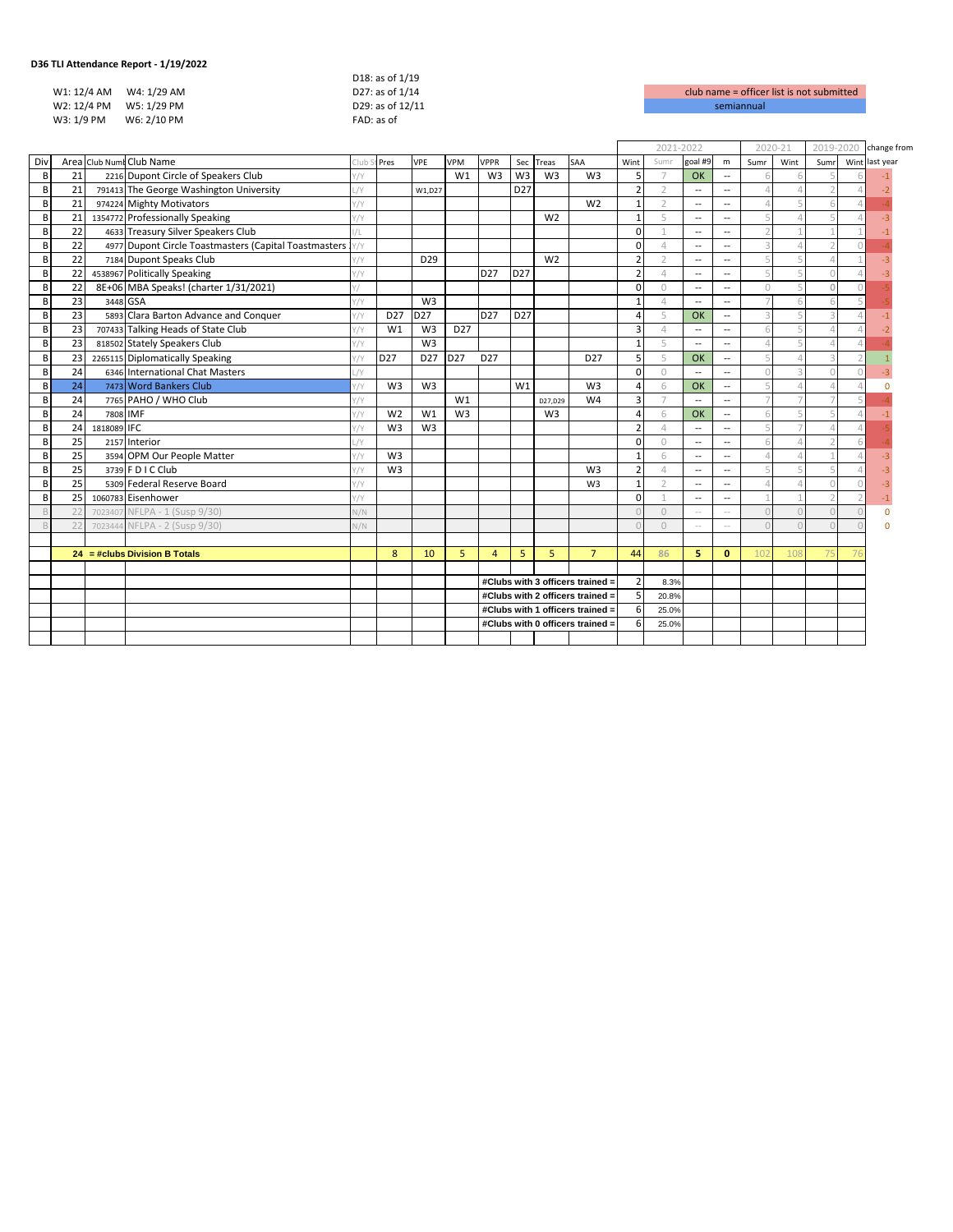|             | 36 TLI Attendance Report - 1/19/2022 |                  |                    |
|-------------|--------------------------------------|------------------|--------------------|
|             |                                      | D18: as of 1/19  |                    |
| W1: 12/4 AM | W4: 1/29 AM                          | D27: as of 1/14  | club name = office |
| W2: 12/4 PM | W5: 1/29 PM                          | D29: as of 12/11 | semiannual         |
| W3: 1/9 PM  | W6: 2/10 PM                          | FAD: as of       |                    |
|             |                                      |                  |                    |

| club name = officer list is not submitted |
|-------------------------------------------|
| semiannual                                |

| Area Club Numt Club Name<br>VPPR Sec<br>goal #9<br>Div<br>Pres<br><b>VPE</b><br><b>VPM</b><br>Treas<br>SAA<br>Wint<br>Sumr<br>m<br>last year<br>Wint<br>Wir<br>Club<br>Sum<br>Sum<br>31<br>1365958 Speakeasy in Downtown DC<br>C<br>$\gamma$<br>$\overline{1}$<br>$\overline{ }$<br>$\overline{\phantom{a}}$<br>W2,W3<br>$\overline{\phantom{a}}$<br>31<br>3936871 Japanese-English<br>W <sub>2</sub><br>W <sub>3</sub><br>W <sub>3</sub><br>W <sub>3</sub><br>W <sub>3</sub><br>5<br>C<br>$\gamma$<br>$\overline{7}$<br>OK<br>$\overline{7}$<br>$-2$<br>$\overline{\phantom{a}}$<br>31<br>$\mathsf{C}$<br>1387805 Unity Toastmasters<br>W <sub>3</sub><br>W <sub>3</sub><br>OK<br>$\gamma$<br>$\overline{4}$<br>6<br>$\varDelta$<br>W1,W3<br>W2,W3<br>$\overline{\phantom{a}}$<br>31<br>$\mathsf{C}$<br>1059567 Talk For Change<br>W1<br>$\overline{ }$<br>$\gamma$<br>$\Delta$<br>$\overline{\phantom{a}}$<br>$\overline{\phantom{a}}$<br>32<br>$\mathsf{C}$<br>2920 VA Gaveliers Club 2920<br>W <sub>2</sub><br>5<br>$\gamma$<br>$\mathbf{1}$<br>6<br>$\overline{\phantom{a}}$<br>$\overline{\phantom{a}}$<br>32<br>W <sub>2</sub><br>W <sub>2</sub><br>$\overline{2}$<br>5<br>$\mathsf{C}$<br>9335 IDB Development Speakers<br>6<br>'/Y<br>$\sim$<br>$\overline{a}$<br>32<br>$\Omega$<br>3<br>$\mathsf{C}$<br>5765167 Just Us Watchdogs<br>$\gamma$<br>$\overline{4}$<br>$\overline{a}$<br>$\overline{\phantom{a}}$<br>32<br>7832155 Viva Toastmasters For Mental Health Professionals<br>5<br>$\Omega$<br>5<br>$\epsilon$<br>$\frac{1}{2}$<br>$\overline{\phantom{a}}$<br>$\overline{\phantom{a}}$<br>33<br>$\epsilon$<br>W <sub>3</sub><br>4036 Maryland Advanced<br>W <sub>3</sub><br>W3<br>OK<br>$\gamma$<br>W1<br>$\overline{a}$<br>$\overline{7}$<br>7<br>$\overline{\phantom{a}}$<br>33<br>4493 GEICO<br>W <sub>3</sub><br>5<br>C<br>3<br>$\gamma$<br>$\overline{a}$<br>-1<br>-2<br>$\sim$<br>$\mathsf{C}$<br>33<br>3887531 Friendship Heights<br>W <sub>3</sub><br>$\overline{1}$<br>$\varDelta$<br>/<br>$\overline{4}$<br>$\overline{a}$<br>$\overline{\phantom{a}}$<br>$\overline{7}$<br>33<br>W <sub>3</sub><br>$\overline{7}$<br>$\mathsf{C}$<br>7259090 Cathedral Heights English - Spanish<br>W <sub>3</sub><br>W <sub>3</sub><br>W <sub>3</sub><br>W3 w <sub>2</sub> , w <sub>3</sub><br>W1<br>OK<br><b>YES</b><br>$\frac{1}{1}$<br>$\overline{7}$<br>$\Omega$<br>34<br>$\mathsf{C}$<br>1943 M Street Verbalizers Club<br>D <sub>27</sub><br>D <sub>29</sub><br>$\overline{2}$<br>5<br>$\overline{a}$<br>$\gamma$<br>$\overline{\phantom{a}}$<br>$\overline{\phantom{a}}$<br>34<br>$\mathsf{C}$<br>$\Omega$<br>6611 Women In Government Relations<br>$\overline{\phantom{a}}$<br>$\gamma$<br>$\mathcal{D}$<br>$\sim$<br>34<br>1896112 S&T<br>$\Omega$<br>$\epsilon$<br>$\gamma$<br>$\Omega$<br>$\cap$<br>$\overline{\phantom{a}}$<br>$\overline{\phantom{a}}$<br>n<br>34<br>6929901 EventSpeak<br>$\Omega$<br>C<br>$\gamma$<br>4<br>$\overline{\phantom{a}}$<br>6<br>$\overline{\phantom{a}}$<br>35<br>876 Capital Toastmasters I<br>W <sub>2</sub><br>$\epsilon$<br>$\gamma$<br>6<br>$\overline{1}$<br>$\Delta$<br>$\overline{\phantom{a}}$<br>$\overline{\phantom{a}}$<br>35<br>$\mathsf{C}$<br>7530 PBGC<br>$\Omega$<br>3<br>/Y<br>$\overline{\phantom{a}}$<br>$\overline{\phantom{a}}$<br>$\mathsf{C}$<br>35<br>5<br>4958581 Toast of K Street<br>W <sub>3</sub><br>W <sub>3</sub><br>W <sub>3</sub><br>$\overline{3}$<br>5<br>$\gamma$<br>$\overline{a}$<br>$\overline{\phantom{a}}$<br>35<br>$\Omega$<br>$\epsilon$<br>7895684 KCS Malayalam Toastmasters (English and Malayala<br>$\circ$<br>$\overline{a}$<br>$\overline{\phantom{a}}$<br>36<br>3290 Peacetimers<br>$\epsilon$<br>W3<br>W3<br>D27<br>W <sub>3</sub><br>D <sub>27</sub><br>D <sub>27</sub><br>6<br>OK<br>$\overline{a}$<br>6<br>6<br>$^{\prime}/\mathrm{Y}$<br>n<br>36<br>6124 Capitol Hill Speakers Club<br>W <sub>2</sub><br>W <sub>3</sub><br>W <sub>3</sub><br>C<br>5<br><b>OK</b><br>$\gamma$<br>$\Delta$<br>$\Delta$<br>W2.W3<br>$\overline{a}$<br>36<br>C<br>W <sub>3</sub><br>$\overline{\mathbf{z}}$<br>5873962 Phoenix Rising<br>W1<br>$\varDelta$<br>$\gamma$<br>$\overline{a}$<br>$\sim$<br>6<br>36<br>6513453 HB<br>$\Omega$<br>C<br>V/Y<br>$\circ$<br>$\overline{\phantom{a}}$<br>$\overline{\phantom{a}}$<br>2<br>$\overline{\mathbf{3}}$<br>$\epsilon$<br>36<br>7910286 Global Business Leaders<br>W <sub>2</sub><br>W <sub>3</sub><br>W <sub>3</sub><br>6<br>$\overline{\phantom{a}}$<br>$\overline{\phantom{a}}$<br>٠<br>$\overline{\phantom{a}}$<br>$\overline{a}$<br>$\mathsf{C}$<br>32<br>6966899 USAC Speaks<br>W <sub>3</sub><br>$\overline{1}$<br>$\bigcirc$<br>1/Y<br>$\overline{\phantom{a}}$<br>$\circ$<br>$\overline{\phantom{a}}$<br>$\Omega$<br>33<br>4654 Tenleytown (Susp 9/30)<br>$\overline{z}$<br>$\circ$<br>N/L<br>$\cap$<br>$\overline{a}$<br>-1<br>$\sim$<br>34<br>6050324 Hogan Lovells Washington (Susp 9/30)<br>$\cup$<br>$\Delta$<br>2<br>$\overline{\phantom{a}}$<br>$\sim$ $-$<br>36<br>5509300 Creative (Susp 9/30)<br>$\Omega$<br>N/N<br>$\Omega$<br>$\Omega$<br>$\sim$<br>$\cup$<br>$\sim$ $-$<br>35<br>2524964 World Learning<br>$\Omega$<br>$\sqrt{L}$<br>$\cap$<br>$\sim$ $-$<br>$\overline{a}$<br>36<br>7034723 Chevy Chase Speakers (Suspended 3/31/2021)<br>$\Omega$<br>N/N<br>$\cap$<br>$\Omega$<br>$\sqrt{ }$<br>$\overline{a}$<br>$\sim$<br>36<br>4195240 DHS Toastmasters-See Something, Say Something<br>$\Omega$<br>$\bigcap$<br>N/N<br>$\overline{a}$<br>$\sim$<br>11<br>10<br>5<br>9<br>6<br>49<br>$26 = # clubs Division C Totals$<br>$\overline{4}$<br>109<br>6<br>$\mathbf{1}$<br>$\overline{4}$<br>107<br>97<br>$\overline{2}$<br>#Clubs with 3 officers trained =<br>7.7%<br>$\overline{3}$<br>#Clubs with 2 officers trained =<br>11.5%<br>$\overline{7}$<br>#Clubs with 1 officers trained =<br>26.9%<br>8<br>#Clubs with 0 officers trained =<br>30.8% |  |  |  |  |  |  |  | 2021-2022 |  | 2020-2021 |  | 2019-2020 |  | change from |  |
|-----------------------------------------------------------------------------------------------------------------------------------------------------------------------------------------------------------------------------------------------------------------------------------------------------------------------------------------------------------------------------------------------------------------------------------------------------------------------------------------------------------------------------------------------------------------------------------------------------------------------------------------------------------------------------------------------------------------------------------------------------------------------------------------------------------------------------------------------------------------------------------------------------------------------------------------------------------------------------------------------------------------------------------------------------------------------------------------------------------------------------------------------------------------------------------------------------------------------------------------------------------------------------------------------------------------------------------------------------------------------------------------------------------------------------------------------------------------------------------------------------------------------------------------------------------------------------------------------------------------------------------------------------------------------------------------------------------------------------------------------------------------------------------------------------------------------------------------------------------------------------------------------------------------------------------------------------------------------------------------------------------------------------------------------------------------------------------------------------------------------------------------------------------------------------------------------------------------------------------------------------------------------------------------------------------------------------------------------------------------------------------------------------------------------------------------------------------------------------------------------------------------------------------------------------------------------------------------------------------------------------------------------------------------------------------------------------------------------------------------------------------------------------------------------------------------------------------------------------------------------------------------------------------------------------------------------------------------------------------------------------------------------------------------------------------------------------------------------------------------------------------------------------------------------------------------------------------------------------------------------------------------------------------------------------------------------------------------------------------------------------------------------------------------------------------------------------------------------------------------------------------------------------------------------------------------------------------------------------------------------------------------------------------------------------------------------------------------------------------------------------------------------------------------------------------------------------------------------------------------------------------------------------------------------------------------------------------------------------------------------------------------------------------------------------------------------------------------------------------------------------------------------------------------------------------------------------------------------------------------------------------------------------------------------------------------------------------------------------------------------------------------------------------------------------------------------------------------------------------------------------------------------------------------------------------------------------------------------------------------------------------------------------------------------------------------------------------------------------------------------------------------------------------------------------------------------------------------------------------------------------------------------------------------------------------------------------------------------------------------------------------------------------------------------------------------------------------------------------------------------------------------------------------------------------------------------------------------------------------------------------------------------------------------------------------------------------------------------------------------------------------------------------------------------------------------------------------------------------------------------------------------------------------------------------------------------------------------------------------------------------------------------------------------------------------------------------------------------------------------------------------------------------------------------------------------------------------------------------------------------------------------------------------------------|--|--|--|--|--|--|--|-----------|--|-----------|--|-----------|--|-------------|--|
|                                                                                                                                                                                                                                                                                                                                                                                                                                                                                                                                                                                                                                                                                                                                                                                                                                                                                                                                                                                                                                                                                                                                                                                                                                                                                                                                                                                                                                                                                                                                                                                                                                                                                                                                                                                                                                                                                                                                                                                                                                                                                                                                                                                                                                                                                                                                                                                                                                                                                                                                                                                                                                                                                                                                                                                                                                                                                                                                                                                                                                                                                                                                                                                                                                                                                                                                                                                                                                                                                                                                                                                                                                                                                                                                                                                                                                                                                                                                                                                                                                                                                                                                                                                                                                                                                                                                                                                                                                                                                                                                                                                                                                                                                                                                                                                                                                                                                                                                                                                                                                                                                                                                                                                                                                                                                                                                                                                                                                                                                                                                                                                                                                                                                                                                                                                                                                                                                                                       |  |  |  |  |  |  |  |           |  |           |  |           |  |             |  |
|                                                                                                                                                                                                                                                                                                                                                                                                                                                                                                                                                                                                                                                                                                                                                                                                                                                                                                                                                                                                                                                                                                                                                                                                                                                                                                                                                                                                                                                                                                                                                                                                                                                                                                                                                                                                                                                                                                                                                                                                                                                                                                                                                                                                                                                                                                                                                                                                                                                                                                                                                                                                                                                                                                                                                                                                                                                                                                                                                                                                                                                                                                                                                                                                                                                                                                                                                                                                                                                                                                                                                                                                                                                                                                                                                                                                                                                                                                                                                                                                                                                                                                                                                                                                                                                                                                                                                                                                                                                                                                                                                                                                                                                                                                                                                                                                                                                                                                                                                                                                                                                                                                                                                                                                                                                                                                                                                                                                                                                                                                                                                                                                                                                                                                                                                                                                                                                                                                                       |  |  |  |  |  |  |  |           |  |           |  |           |  |             |  |
|                                                                                                                                                                                                                                                                                                                                                                                                                                                                                                                                                                                                                                                                                                                                                                                                                                                                                                                                                                                                                                                                                                                                                                                                                                                                                                                                                                                                                                                                                                                                                                                                                                                                                                                                                                                                                                                                                                                                                                                                                                                                                                                                                                                                                                                                                                                                                                                                                                                                                                                                                                                                                                                                                                                                                                                                                                                                                                                                                                                                                                                                                                                                                                                                                                                                                                                                                                                                                                                                                                                                                                                                                                                                                                                                                                                                                                                                                                                                                                                                                                                                                                                                                                                                                                                                                                                                                                                                                                                                                                                                                                                                                                                                                                                                                                                                                                                                                                                                                                                                                                                                                                                                                                                                                                                                                                                                                                                                                                                                                                                                                                                                                                                                                                                                                                                                                                                                                                                       |  |  |  |  |  |  |  |           |  |           |  |           |  |             |  |
|                                                                                                                                                                                                                                                                                                                                                                                                                                                                                                                                                                                                                                                                                                                                                                                                                                                                                                                                                                                                                                                                                                                                                                                                                                                                                                                                                                                                                                                                                                                                                                                                                                                                                                                                                                                                                                                                                                                                                                                                                                                                                                                                                                                                                                                                                                                                                                                                                                                                                                                                                                                                                                                                                                                                                                                                                                                                                                                                                                                                                                                                                                                                                                                                                                                                                                                                                                                                                                                                                                                                                                                                                                                                                                                                                                                                                                                                                                                                                                                                                                                                                                                                                                                                                                                                                                                                                                                                                                                                                                                                                                                                                                                                                                                                                                                                                                                                                                                                                                                                                                                                                                                                                                                                                                                                                                                                                                                                                                                                                                                                                                                                                                                                                                                                                                                                                                                                                                                       |  |  |  |  |  |  |  |           |  |           |  |           |  |             |  |
|                                                                                                                                                                                                                                                                                                                                                                                                                                                                                                                                                                                                                                                                                                                                                                                                                                                                                                                                                                                                                                                                                                                                                                                                                                                                                                                                                                                                                                                                                                                                                                                                                                                                                                                                                                                                                                                                                                                                                                                                                                                                                                                                                                                                                                                                                                                                                                                                                                                                                                                                                                                                                                                                                                                                                                                                                                                                                                                                                                                                                                                                                                                                                                                                                                                                                                                                                                                                                                                                                                                                                                                                                                                                                                                                                                                                                                                                                                                                                                                                                                                                                                                                                                                                                                                                                                                                                                                                                                                                                                                                                                                                                                                                                                                                                                                                                                                                                                                                                                                                                                                                                                                                                                                                                                                                                                                                                                                                                                                                                                                                                                                                                                                                                                                                                                                                                                                                                                                       |  |  |  |  |  |  |  |           |  |           |  |           |  |             |  |
|                                                                                                                                                                                                                                                                                                                                                                                                                                                                                                                                                                                                                                                                                                                                                                                                                                                                                                                                                                                                                                                                                                                                                                                                                                                                                                                                                                                                                                                                                                                                                                                                                                                                                                                                                                                                                                                                                                                                                                                                                                                                                                                                                                                                                                                                                                                                                                                                                                                                                                                                                                                                                                                                                                                                                                                                                                                                                                                                                                                                                                                                                                                                                                                                                                                                                                                                                                                                                                                                                                                                                                                                                                                                                                                                                                                                                                                                                                                                                                                                                                                                                                                                                                                                                                                                                                                                                                                                                                                                                                                                                                                                                                                                                                                                                                                                                                                                                                                                                                                                                                                                                                                                                                                                                                                                                                                                                                                                                                                                                                                                                                                                                                                                                                                                                                                                                                                                                                                       |  |  |  |  |  |  |  |           |  |           |  |           |  |             |  |
|                                                                                                                                                                                                                                                                                                                                                                                                                                                                                                                                                                                                                                                                                                                                                                                                                                                                                                                                                                                                                                                                                                                                                                                                                                                                                                                                                                                                                                                                                                                                                                                                                                                                                                                                                                                                                                                                                                                                                                                                                                                                                                                                                                                                                                                                                                                                                                                                                                                                                                                                                                                                                                                                                                                                                                                                                                                                                                                                                                                                                                                                                                                                                                                                                                                                                                                                                                                                                                                                                                                                                                                                                                                                                                                                                                                                                                                                                                                                                                                                                                                                                                                                                                                                                                                                                                                                                                                                                                                                                                                                                                                                                                                                                                                                                                                                                                                                                                                                                                                                                                                                                                                                                                                                                                                                                                                                                                                                                                                                                                                                                                                                                                                                                                                                                                                                                                                                                                                       |  |  |  |  |  |  |  |           |  |           |  |           |  |             |  |
|                                                                                                                                                                                                                                                                                                                                                                                                                                                                                                                                                                                                                                                                                                                                                                                                                                                                                                                                                                                                                                                                                                                                                                                                                                                                                                                                                                                                                                                                                                                                                                                                                                                                                                                                                                                                                                                                                                                                                                                                                                                                                                                                                                                                                                                                                                                                                                                                                                                                                                                                                                                                                                                                                                                                                                                                                                                                                                                                                                                                                                                                                                                                                                                                                                                                                                                                                                                                                                                                                                                                                                                                                                                                                                                                                                                                                                                                                                                                                                                                                                                                                                                                                                                                                                                                                                                                                                                                                                                                                                                                                                                                                                                                                                                                                                                                                                                                                                                                                                                                                                                                                                                                                                                                                                                                                                                                                                                                                                                                                                                                                                                                                                                                                                                                                                                                                                                                                                                       |  |  |  |  |  |  |  |           |  |           |  |           |  |             |  |
|                                                                                                                                                                                                                                                                                                                                                                                                                                                                                                                                                                                                                                                                                                                                                                                                                                                                                                                                                                                                                                                                                                                                                                                                                                                                                                                                                                                                                                                                                                                                                                                                                                                                                                                                                                                                                                                                                                                                                                                                                                                                                                                                                                                                                                                                                                                                                                                                                                                                                                                                                                                                                                                                                                                                                                                                                                                                                                                                                                                                                                                                                                                                                                                                                                                                                                                                                                                                                                                                                                                                                                                                                                                                                                                                                                                                                                                                                                                                                                                                                                                                                                                                                                                                                                                                                                                                                                                                                                                                                                                                                                                                                                                                                                                                                                                                                                                                                                                                                                                                                                                                                                                                                                                                                                                                                                                                                                                                                                                                                                                                                                                                                                                                                                                                                                                                                                                                                                                       |  |  |  |  |  |  |  |           |  |           |  |           |  |             |  |
|                                                                                                                                                                                                                                                                                                                                                                                                                                                                                                                                                                                                                                                                                                                                                                                                                                                                                                                                                                                                                                                                                                                                                                                                                                                                                                                                                                                                                                                                                                                                                                                                                                                                                                                                                                                                                                                                                                                                                                                                                                                                                                                                                                                                                                                                                                                                                                                                                                                                                                                                                                                                                                                                                                                                                                                                                                                                                                                                                                                                                                                                                                                                                                                                                                                                                                                                                                                                                                                                                                                                                                                                                                                                                                                                                                                                                                                                                                                                                                                                                                                                                                                                                                                                                                                                                                                                                                                                                                                                                                                                                                                                                                                                                                                                                                                                                                                                                                                                                                                                                                                                                                                                                                                                                                                                                                                                                                                                                                                                                                                                                                                                                                                                                                                                                                                                                                                                                                                       |  |  |  |  |  |  |  |           |  |           |  |           |  |             |  |
|                                                                                                                                                                                                                                                                                                                                                                                                                                                                                                                                                                                                                                                                                                                                                                                                                                                                                                                                                                                                                                                                                                                                                                                                                                                                                                                                                                                                                                                                                                                                                                                                                                                                                                                                                                                                                                                                                                                                                                                                                                                                                                                                                                                                                                                                                                                                                                                                                                                                                                                                                                                                                                                                                                                                                                                                                                                                                                                                                                                                                                                                                                                                                                                                                                                                                                                                                                                                                                                                                                                                                                                                                                                                                                                                                                                                                                                                                                                                                                                                                                                                                                                                                                                                                                                                                                                                                                                                                                                                                                                                                                                                                                                                                                                                                                                                                                                                                                                                                                                                                                                                                                                                                                                                                                                                                                                                                                                                                                                                                                                                                                                                                                                                                                                                                                                                                                                                                                                       |  |  |  |  |  |  |  |           |  |           |  |           |  |             |  |
|                                                                                                                                                                                                                                                                                                                                                                                                                                                                                                                                                                                                                                                                                                                                                                                                                                                                                                                                                                                                                                                                                                                                                                                                                                                                                                                                                                                                                                                                                                                                                                                                                                                                                                                                                                                                                                                                                                                                                                                                                                                                                                                                                                                                                                                                                                                                                                                                                                                                                                                                                                                                                                                                                                                                                                                                                                                                                                                                                                                                                                                                                                                                                                                                                                                                                                                                                                                                                                                                                                                                                                                                                                                                                                                                                                                                                                                                                                                                                                                                                                                                                                                                                                                                                                                                                                                                                                                                                                                                                                                                                                                                                                                                                                                                                                                                                                                                                                                                                                                                                                                                                                                                                                                                                                                                                                                                                                                                                                                                                                                                                                                                                                                                                                                                                                                                                                                                                                                       |  |  |  |  |  |  |  |           |  |           |  |           |  |             |  |
|                                                                                                                                                                                                                                                                                                                                                                                                                                                                                                                                                                                                                                                                                                                                                                                                                                                                                                                                                                                                                                                                                                                                                                                                                                                                                                                                                                                                                                                                                                                                                                                                                                                                                                                                                                                                                                                                                                                                                                                                                                                                                                                                                                                                                                                                                                                                                                                                                                                                                                                                                                                                                                                                                                                                                                                                                                                                                                                                                                                                                                                                                                                                                                                                                                                                                                                                                                                                                                                                                                                                                                                                                                                                                                                                                                                                                                                                                                                                                                                                                                                                                                                                                                                                                                                                                                                                                                                                                                                                                                                                                                                                                                                                                                                                                                                                                                                                                                                                                                                                                                                                                                                                                                                                                                                                                                                                                                                                                                                                                                                                                                                                                                                                                                                                                                                                                                                                                                                       |  |  |  |  |  |  |  |           |  |           |  |           |  |             |  |
|                                                                                                                                                                                                                                                                                                                                                                                                                                                                                                                                                                                                                                                                                                                                                                                                                                                                                                                                                                                                                                                                                                                                                                                                                                                                                                                                                                                                                                                                                                                                                                                                                                                                                                                                                                                                                                                                                                                                                                                                                                                                                                                                                                                                                                                                                                                                                                                                                                                                                                                                                                                                                                                                                                                                                                                                                                                                                                                                                                                                                                                                                                                                                                                                                                                                                                                                                                                                                                                                                                                                                                                                                                                                                                                                                                                                                                                                                                                                                                                                                                                                                                                                                                                                                                                                                                                                                                                                                                                                                                                                                                                                                                                                                                                                                                                                                                                                                                                                                                                                                                                                                                                                                                                                                                                                                                                                                                                                                                                                                                                                                                                                                                                                                                                                                                                                                                                                                                                       |  |  |  |  |  |  |  |           |  |           |  |           |  |             |  |
|                                                                                                                                                                                                                                                                                                                                                                                                                                                                                                                                                                                                                                                                                                                                                                                                                                                                                                                                                                                                                                                                                                                                                                                                                                                                                                                                                                                                                                                                                                                                                                                                                                                                                                                                                                                                                                                                                                                                                                                                                                                                                                                                                                                                                                                                                                                                                                                                                                                                                                                                                                                                                                                                                                                                                                                                                                                                                                                                                                                                                                                                                                                                                                                                                                                                                                                                                                                                                                                                                                                                                                                                                                                                                                                                                                                                                                                                                                                                                                                                                                                                                                                                                                                                                                                                                                                                                                                                                                                                                                                                                                                                                                                                                                                                                                                                                                                                                                                                                                                                                                                                                                                                                                                                                                                                                                                                                                                                                                                                                                                                                                                                                                                                                                                                                                                                                                                                                                                       |  |  |  |  |  |  |  |           |  |           |  |           |  |             |  |
|                                                                                                                                                                                                                                                                                                                                                                                                                                                                                                                                                                                                                                                                                                                                                                                                                                                                                                                                                                                                                                                                                                                                                                                                                                                                                                                                                                                                                                                                                                                                                                                                                                                                                                                                                                                                                                                                                                                                                                                                                                                                                                                                                                                                                                                                                                                                                                                                                                                                                                                                                                                                                                                                                                                                                                                                                                                                                                                                                                                                                                                                                                                                                                                                                                                                                                                                                                                                                                                                                                                                                                                                                                                                                                                                                                                                                                                                                                                                                                                                                                                                                                                                                                                                                                                                                                                                                                                                                                                                                                                                                                                                                                                                                                                                                                                                                                                                                                                                                                                                                                                                                                                                                                                                                                                                                                                                                                                                                                                                                                                                                                                                                                                                                                                                                                                                                                                                                                                       |  |  |  |  |  |  |  |           |  |           |  |           |  |             |  |
|                                                                                                                                                                                                                                                                                                                                                                                                                                                                                                                                                                                                                                                                                                                                                                                                                                                                                                                                                                                                                                                                                                                                                                                                                                                                                                                                                                                                                                                                                                                                                                                                                                                                                                                                                                                                                                                                                                                                                                                                                                                                                                                                                                                                                                                                                                                                                                                                                                                                                                                                                                                                                                                                                                                                                                                                                                                                                                                                                                                                                                                                                                                                                                                                                                                                                                                                                                                                                                                                                                                                                                                                                                                                                                                                                                                                                                                                                                                                                                                                                                                                                                                                                                                                                                                                                                                                                                                                                                                                                                                                                                                                                                                                                                                                                                                                                                                                                                                                                                                                                                                                                                                                                                                                                                                                                                                                                                                                                                                                                                                                                                                                                                                                                                                                                                                                                                                                                                                       |  |  |  |  |  |  |  |           |  |           |  |           |  |             |  |
|                                                                                                                                                                                                                                                                                                                                                                                                                                                                                                                                                                                                                                                                                                                                                                                                                                                                                                                                                                                                                                                                                                                                                                                                                                                                                                                                                                                                                                                                                                                                                                                                                                                                                                                                                                                                                                                                                                                                                                                                                                                                                                                                                                                                                                                                                                                                                                                                                                                                                                                                                                                                                                                                                                                                                                                                                                                                                                                                                                                                                                                                                                                                                                                                                                                                                                                                                                                                                                                                                                                                                                                                                                                                                                                                                                                                                                                                                                                                                                                                                                                                                                                                                                                                                                                                                                                                                                                                                                                                                                                                                                                                                                                                                                                                                                                                                                                                                                                                                                                                                                                                                                                                                                                                                                                                                                                                                                                                                                                                                                                                                                                                                                                                                                                                                                                                                                                                                                                       |  |  |  |  |  |  |  |           |  |           |  |           |  |             |  |
|                                                                                                                                                                                                                                                                                                                                                                                                                                                                                                                                                                                                                                                                                                                                                                                                                                                                                                                                                                                                                                                                                                                                                                                                                                                                                                                                                                                                                                                                                                                                                                                                                                                                                                                                                                                                                                                                                                                                                                                                                                                                                                                                                                                                                                                                                                                                                                                                                                                                                                                                                                                                                                                                                                                                                                                                                                                                                                                                                                                                                                                                                                                                                                                                                                                                                                                                                                                                                                                                                                                                                                                                                                                                                                                                                                                                                                                                                                                                                                                                                                                                                                                                                                                                                                                                                                                                                                                                                                                                                                                                                                                                                                                                                                                                                                                                                                                                                                                                                                                                                                                                                                                                                                                                                                                                                                                                                                                                                                                                                                                                                                                                                                                                                                                                                                                                                                                                                                                       |  |  |  |  |  |  |  |           |  |           |  |           |  |             |  |
|                                                                                                                                                                                                                                                                                                                                                                                                                                                                                                                                                                                                                                                                                                                                                                                                                                                                                                                                                                                                                                                                                                                                                                                                                                                                                                                                                                                                                                                                                                                                                                                                                                                                                                                                                                                                                                                                                                                                                                                                                                                                                                                                                                                                                                                                                                                                                                                                                                                                                                                                                                                                                                                                                                                                                                                                                                                                                                                                                                                                                                                                                                                                                                                                                                                                                                                                                                                                                                                                                                                                                                                                                                                                                                                                                                                                                                                                                                                                                                                                                                                                                                                                                                                                                                                                                                                                                                                                                                                                                                                                                                                                                                                                                                                                                                                                                                                                                                                                                                                                                                                                                                                                                                                                                                                                                                                                                                                                                                                                                                                                                                                                                                                                                                                                                                                                                                                                                                                       |  |  |  |  |  |  |  |           |  |           |  |           |  |             |  |
|                                                                                                                                                                                                                                                                                                                                                                                                                                                                                                                                                                                                                                                                                                                                                                                                                                                                                                                                                                                                                                                                                                                                                                                                                                                                                                                                                                                                                                                                                                                                                                                                                                                                                                                                                                                                                                                                                                                                                                                                                                                                                                                                                                                                                                                                                                                                                                                                                                                                                                                                                                                                                                                                                                                                                                                                                                                                                                                                                                                                                                                                                                                                                                                                                                                                                                                                                                                                                                                                                                                                                                                                                                                                                                                                                                                                                                                                                                                                                                                                                                                                                                                                                                                                                                                                                                                                                                                                                                                                                                                                                                                                                                                                                                                                                                                                                                                                                                                                                                                                                                                                                                                                                                                                                                                                                                                                                                                                                                                                                                                                                                                                                                                                                                                                                                                                                                                                                                                       |  |  |  |  |  |  |  |           |  |           |  |           |  |             |  |
|                                                                                                                                                                                                                                                                                                                                                                                                                                                                                                                                                                                                                                                                                                                                                                                                                                                                                                                                                                                                                                                                                                                                                                                                                                                                                                                                                                                                                                                                                                                                                                                                                                                                                                                                                                                                                                                                                                                                                                                                                                                                                                                                                                                                                                                                                                                                                                                                                                                                                                                                                                                                                                                                                                                                                                                                                                                                                                                                                                                                                                                                                                                                                                                                                                                                                                                                                                                                                                                                                                                                                                                                                                                                                                                                                                                                                                                                                                                                                                                                                                                                                                                                                                                                                                                                                                                                                                                                                                                                                                                                                                                                                                                                                                                                                                                                                                                                                                                                                                                                                                                                                                                                                                                                                                                                                                                                                                                                                                                                                                                                                                                                                                                                                                                                                                                                                                                                                                                       |  |  |  |  |  |  |  |           |  |           |  |           |  |             |  |
|                                                                                                                                                                                                                                                                                                                                                                                                                                                                                                                                                                                                                                                                                                                                                                                                                                                                                                                                                                                                                                                                                                                                                                                                                                                                                                                                                                                                                                                                                                                                                                                                                                                                                                                                                                                                                                                                                                                                                                                                                                                                                                                                                                                                                                                                                                                                                                                                                                                                                                                                                                                                                                                                                                                                                                                                                                                                                                                                                                                                                                                                                                                                                                                                                                                                                                                                                                                                                                                                                                                                                                                                                                                                                                                                                                                                                                                                                                                                                                                                                                                                                                                                                                                                                                                                                                                                                                                                                                                                                                                                                                                                                                                                                                                                                                                                                                                                                                                                                                                                                                                                                                                                                                                                                                                                                                                                                                                                                                                                                                                                                                                                                                                                                                                                                                                                                                                                                                                       |  |  |  |  |  |  |  |           |  |           |  |           |  |             |  |
|                                                                                                                                                                                                                                                                                                                                                                                                                                                                                                                                                                                                                                                                                                                                                                                                                                                                                                                                                                                                                                                                                                                                                                                                                                                                                                                                                                                                                                                                                                                                                                                                                                                                                                                                                                                                                                                                                                                                                                                                                                                                                                                                                                                                                                                                                                                                                                                                                                                                                                                                                                                                                                                                                                                                                                                                                                                                                                                                                                                                                                                                                                                                                                                                                                                                                                                                                                                                                                                                                                                                                                                                                                                                                                                                                                                                                                                                                                                                                                                                                                                                                                                                                                                                                                                                                                                                                                                                                                                                                                                                                                                                                                                                                                                                                                                                                                                                                                                                                                                                                                                                                                                                                                                                                                                                                                                                                                                                                                                                                                                                                                                                                                                                                                                                                                                                                                                                                                                       |  |  |  |  |  |  |  |           |  |           |  |           |  |             |  |
|                                                                                                                                                                                                                                                                                                                                                                                                                                                                                                                                                                                                                                                                                                                                                                                                                                                                                                                                                                                                                                                                                                                                                                                                                                                                                                                                                                                                                                                                                                                                                                                                                                                                                                                                                                                                                                                                                                                                                                                                                                                                                                                                                                                                                                                                                                                                                                                                                                                                                                                                                                                                                                                                                                                                                                                                                                                                                                                                                                                                                                                                                                                                                                                                                                                                                                                                                                                                                                                                                                                                                                                                                                                                                                                                                                                                                                                                                                                                                                                                                                                                                                                                                                                                                                                                                                                                                                                                                                                                                                                                                                                                                                                                                                                                                                                                                                                                                                                                                                                                                                                                                                                                                                                                                                                                                                                                                                                                                                                                                                                                                                                                                                                                                                                                                                                                                                                                                                                       |  |  |  |  |  |  |  |           |  |           |  |           |  |             |  |
|                                                                                                                                                                                                                                                                                                                                                                                                                                                                                                                                                                                                                                                                                                                                                                                                                                                                                                                                                                                                                                                                                                                                                                                                                                                                                                                                                                                                                                                                                                                                                                                                                                                                                                                                                                                                                                                                                                                                                                                                                                                                                                                                                                                                                                                                                                                                                                                                                                                                                                                                                                                                                                                                                                                                                                                                                                                                                                                                                                                                                                                                                                                                                                                                                                                                                                                                                                                                                                                                                                                                                                                                                                                                                                                                                                                                                                                                                                                                                                                                                                                                                                                                                                                                                                                                                                                                                                                                                                                                                                                                                                                                                                                                                                                                                                                                                                                                                                                                                                                                                                                                                                                                                                                                                                                                                                                                                                                                                                                                                                                                                                                                                                                                                                                                                                                                                                                                                                                       |  |  |  |  |  |  |  |           |  |           |  |           |  |             |  |
|                                                                                                                                                                                                                                                                                                                                                                                                                                                                                                                                                                                                                                                                                                                                                                                                                                                                                                                                                                                                                                                                                                                                                                                                                                                                                                                                                                                                                                                                                                                                                                                                                                                                                                                                                                                                                                                                                                                                                                                                                                                                                                                                                                                                                                                                                                                                                                                                                                                                                                                                                                                                                                                                                                                                                                                                                                                                                                                                                                                                                                                                                                                                                                                                                                                                                                                                                                                                                                                                                                                                                                                                                                                                                                                                                                                                                                                                                                                                                                                                                                                                                                                                                                                                                                                                                                                                                                                                                                                                                                                                                                                                                                                                                                                                                                                                                                                                                                                                                                                                                                                                                                                                                                                                                                                                                                                                                                                                                                                                                                                                                                                                                                                                                                                                                                                                                                                                                                                       |  |  |  |  |  |  |  |           |  |           |  |           |  |             |  |
|                                                                                                                                                                                                                                                                                                                                                                                                                                                                                                                                                                                                                                                                                                                                                                                                                                                                                                                                                                                                                                                                                                                                                                                                                                                                                                                                                                                                                                                                                                                                                                                                                                                                                                                                                                                                                                                                                                                                                                                                                                                                                                                                                                                                                                                                                                                                                                                                                                                                                                                                                                                                                                                                                                                                                                                                                                                                                                                                                                                                                                                                                                                                                                                                                                                                                                                                                                                                                                                                                                                                                                                                                                                                                                                                                                                                                                                                                                                                                                                                                                                                                                                                                                                                                                                                                                                                                                                                                                                                                                                                                                                                                                                                                                                                                                                                                                                                                                                                                                                                                                                                                                                                                                                                                                                                                                                                                                                                                                                                                                                                                                                                                                                                                                                                                                                                                                                                                                                       |  |  |  |  |  |  |  |           |  |           |  |           |  |             |  |
|                                                                                                                                                                                                                                                                                                                                                                                                                                                                                                                                                                                                                                                                                                                                                                                                                                                                                                                                                                                                                                                                                                                                                                                                                                                                                                                                                                                                                                                                                                                                                                                                                                                                                                                                                                                                                                                                                                                                                                                                                                                                                                                                                                                                                                                                                                                                                                                                                                                                                                                                                                                                                                                                                                                                                                                                                                                                                                                                                                                                                                                                                                                                                                                                                                                                                                                                                                                                                                                                                                                                                                                                                                                                                                                                                                                                                                                                                                                                                                                                                                                                                                                                                                                                                                                                                                                                                                                                                                                                                                                                                                                                                                                                                                                                                                                                                                                                                                                                                                                                                                                                                                                                                                                                                                                                                                                                                                                                                                                                                                                                                                                                                                                                                                                                                                                                                                                                                                                       |  |  |  |  |  |  |  |           |  |           |  |           |  |             |  |
|                                                                                                                                                                                                                                                                                                                                                                                                                                                                                                                                                                                                                                                                                                                                                                                                                                                                                                                                                                                                                                                                                                                                                                                                                                                                                                                                                                                                                                                                                                                                                                                                                                                                                                                                                                                                                                                                                                                                                                                                                                                                                                                                                                                                                                                                                                                                                                                                                                                                                                                                                                                                                                                                                                                                                                                                                                                                                                                                                                                                                                                                                                                                                                                                                                                                                                                                                                                                                                                                                                                                                                                                                                                                                                                                                                                                                                                                                                                                                                                                                                                                                                                                                                                                                                                                                                                                                                                                                                                                                                                                                                                                                                                                                                                                                                                                                                                                                                                                                                                                                                                                                                                                                                                                                                                                                                                                                                                                                                                                                                                                                                                                                                                                                                                                                                                                                                                                                                                       |  |  |  |  |  |  |  |           |  |           |  |           |  |             |  |
|                                                                                                                                                                                                                                                                                                                                                                                                                                                                                                                                                                                                                                                                                                                                                                                                                                                                                                                                                                                                                                                                                                                                                                                                                                                                                                                                                                                                                                                                                                                                                                                                                                                                                                                                                                                                                                                                                                                                                                                                                                                                                                                                                                                                                                                                                                                                                                                                                                                                                                                                                                                                                                                                                                                                                                                                                                                                                                                                                                                                                                                                                                                                                                                                                                                                                                                                                                                                                                                                                                                                                                                                                                                                                                                                                                                                                                                                                                                                                                                                                                                                                                                                                                                                                                                                                                                                                                                                                                                                                                                                                                                                                                                                                                                                                                                                                                                                                                                                                                                                                                                                                                                                                                                                                                                                                                                                                                                                                                                                                                                                                                                                                                                                                                                                                                                                                                                                                                                       |  |  |  |  |  |  |  |           |  |           |  |           |  |             |  |
|                                                                                                                                                                                                                                                                                                                                                                                                                                                                                                                                                                                                                                                                                                                                                                                                                                                                                                                                                                                                                                                                                                                                                                                                                                                                                                                                                                                                                                                                                                                                                                                                                                                                                                                                                                                                                                                                                                                                                                                                                                                                                                                                                                                                                                                                                                                                                                                                                                                                                                                                                                                                                                                                                                                                                                                                                                                                                                                                                                                                                                                                                                                                                                                                                                                                                                                                                                                                                                                                                                                                                                                                                                                                                                                                                                                                                                                                                                                                                                                                                                                                                                                                                                                                                                                                                                                                                                                                                                                                                                                                                                                                                                                                                                                                                                                                                                                                                                                                                                                                                                                                                                                                                                                                                                                                                                                                                                                                                                                                                                                                                                                                                                                                                                                                                                                                                                                                                                                       |  |  |  |  |  |  |  |           |  |           |  |           |  |             |  |
|                                                                                                                                                                                                                                                                                                                                                                                                                                                                                                                                                                                                                                                                                                                                                                                                                                                                                                                                                                                                                                                                                                                                                                                                                                                                                                                                                                                                                                                                                                                                                                                                                                                                                                                                                                                                                                                                                                                                                                                                                                                                                                                                                                                                                                                                                                                                                                                                                                                                                                                                                                                                                                                                                                                                                                                                                                                                                                                                                                                                                                                                                                                                                                                                                                                                                                                                                                                                                                                                                                                                                                                                                                                                                                                                                                                                                                                                                                                                                                                                                                                                                                                                                                                                                                                                                                                                                                                                                                                                                                                                                                                                                                                                                                                                                                                                                                                                                                                                                                                                                                                                                                                                                                                                                                                                                                                                                                                                                                                                                                                                                                                                                                                                                                                                                                                                                                                                                                                       |  |  |  |  |  |  |  |           |  |           |  |           |  |             |  |
|                                                                                                                                                                                                                                                                                                                                                                                                                                                                                                                                                                                                                                                                                                                                                                                                                                                                                                                                                                                                                                                                                                                                                                                                                                                                                                                                                                                                                                                                                                                                                                                                                                                                                                                                                                                                                                                                                                                                                                                                                                                                                                                                                                                                                                                                                                                                                                                                                                                                                                                                                                                                                                                                                                                                                                                                                                                                                                                                                                                                                                                                                                                                                                                                                                                                                                                                                                                                                                                                                                                                                                                                                                                                                                                                                                                                                                                                                                                                                                                                                                                                                                                                                                                                                                                                                                                                                                                                                                                                                                                                                                                                                                                                                                                                                                                                                                                                                                                                                                                                                                                                                                                                                                                                                                                                                                                                                                                                                                                                                                                                                                                                                                                                                                                                                                                                                                                                                                                       |  |  |  |  |  |  |  |           |  |           |  |           |  |             |  |
|                                                                                                                                                                                                                                                                                                                                                                                                                                                                                                                                                                                                                                                                                                                                                                                                                                                                                                                                                                                                                                                                                                                                                                                                                                                                                                                                                                                                                                                                                                                                                                                                                                                                                                                                                                                                                                                                                                                                                                                                                                                                                                                                                                                                                                                                                                                                                                                                                                                                                                                                                                                                                                                                                                                                                                                                                                                                                                                                                                                                                                                                                                                                                                                                                                                                                                                                                                                                                                                                                                                                                                                                                                                                                                                                                                                                                                                                                                                                                                                                                                                                                                                                                                                                                                                                                                                                                                                                                                                                                                                                                                                                                                                                                                                                                                                                                                                                                                                                                                                                                                                                                                                                                                                                                                                                                                                                                                                                                                                                                                                                                                                                                                                                                                                                                                                                                                                                                                                       |  |  |  |  |  |  |  |           |  |           |  |           |  |             |  |
|                                                                                                                                                                                                                                                                                                                                                                                                                                                                                                                                                                                                                                                                                                                                                                                                                                                                                                                                                                                                                                                                                                                                                                                                                                                                                                                                                                                                                                                                                                                                                                                                                                                                                                                                                                                                                                                                                                                                                                                                                                                                                                                                                                                                                                                                                                                                                                                                                                                                                                                                                                                                                                                                                                                                                                                                                                                                                                                                                                                                                                                                                                                                                                                                                                                                                                                                                                                                                                                                                                                                                                                                                                                                                                                                                                                                                                                                                                                                                                                                                                                                                                                                                                                                                                                                                                                                                                                                                                                                                                                                                                                                                                                                                                                                                                                                                                                                                                                                                                                                                                                                                                                                                                                                                                                                                                                                                                                                                                                                                                                                                                                                                                                                                                                                                                                                                                                                                                                       |  |  |  |  |  |  |  |           |  |           |  |           |  |             |  |
|                                                                                                                                                                                                                                                                                                                                                                                                                                                                                                                                                                                                                                                                                                                                                                                                                                                                                                                                                                                                                                                                                                                                                                                                                                                                                                                                                                                                                                                                                                                                                                                                                                                                                                                                                                                                                                                                                                                                                                                                                                                                                                                                                                                                                                                                                                                                                                                                                                                                                                                                                                                                                                                                                                                                                                                                                                                                                                                                                                                                                                                                                                                                                                                                                                                                                                                                                                                                                                                                                                                                                                                                                                                                                                                                                                                                                                                                                                                                                                                                                                                                                                                                                                                                                                                                                                                                                                                                                                                                                                                                                                                                                                                                                                                                                                                                                                                                                                                                                                                                                                                                                                                                                                                                                                                                                                                                                                                                                                                                                                                                                                                                                                                                                                                                                                                                                                                                                                                       |  |  |  |  |  |  |  |           |  |           |  |           |  |             |  |
|                                                                                                                                                                                                                                                                                                                                                                                                                                                                                                                                                                                                                                                                                                                                                                                                                                                                                                                                                                                                                                                                                                                                                                                                                                                                                                                                                                                                                                                                                                                                                                                                                                                                                                                                                                                                                                                                                                                                                                                                                                                                                                                                                                                                                                                                                                                                                                                                                                                                                                                                                                                                                                                                                                                                                                                                                                                                                                                                                                                                                                                                                                                                                                                                                                                                                                                                                                                                                                                                                                                                                                                                                                                                                                                                                                                                                                                                                                                                                                                                                                                                                                                                                                                                                                                                                                                                                                                                                                                                                                                                                                                                                                                                                                                                                                                                                                                                                                                                                                                                                                                                                                                                                                                                                                                                                                                                                                                                                                                                                                                                                                                                                                                                                                                                                                                                                                                                                                                       |  |  |  |  |  |  |  |           |  |           |  |           |  |             |  |
|                                                                                                                                                                                                                                                                                                                                                                                                                                                                                                                                                                                                                                                                                                                                                                                                                                                                                                                                                                                                                                                                                                                                                                                                                                                                                                                                                                                                                                                                                                                                                                                                                                                                                                                                                                                                                                                                                                                                                                                                                                                                                                                                                                                                                                                                                                                                                                                                                                                                                                                                                                                                                                                                                                                                                                                                                                                                                                                                                                                                                                                                                                                                                                                                                                                                                                                                                                                                                                                                                                                                                                                                                                                                                                                                                                                                                                                                                                                                                                                                                                                                                                                                                                                                                                                                                                                                                                                                                                                                                                                                                                                                                                                                                                                                                                                                                                                                                                                                                                                                                                                                                                                                                                                                                                                                                                                                                                                                                                                                                                                                                                                                                                                                                                                                                                                                                                                                                                                       |  |  |  |  |  |  |  |           |  |           |  |           |  |             |  |
|                                                                                                                                                                                                                                                                                                                                                                                                                                                                                                                                                                                                                                                                                                                                                                                                                                                                                                                                                                                                                                                                                                                                                                                                                                                                                                                                                                                                                                                                                                                                                                                                                                                                                                                                                                                                                                                                                                                                                                                                                                                                                                                                                                                                                                                                                                                                                                                                                                                                                                                                                                                                                                                                                                                                                                                                                                                                                                                                                                                                                                                                                                                                                                                                                                                                                                                                                                                                                                                                                                                                                                                                                                                                                                                                                                                                                                                                                                                                                                                                                                                                                                                                                                                                                                                                                                                                                                                                                                                                                                                                                                                                                                                                                                                                                                                                                                                                                                                                                                                                                                                                                                                                                                                                                                                                                                                                                                                                                                                                                                                                                                                                                                                                                                                                                                                                                                                                                                                       |  |  |  |  |  |  |  |           |  |           |  |           |  |             |  |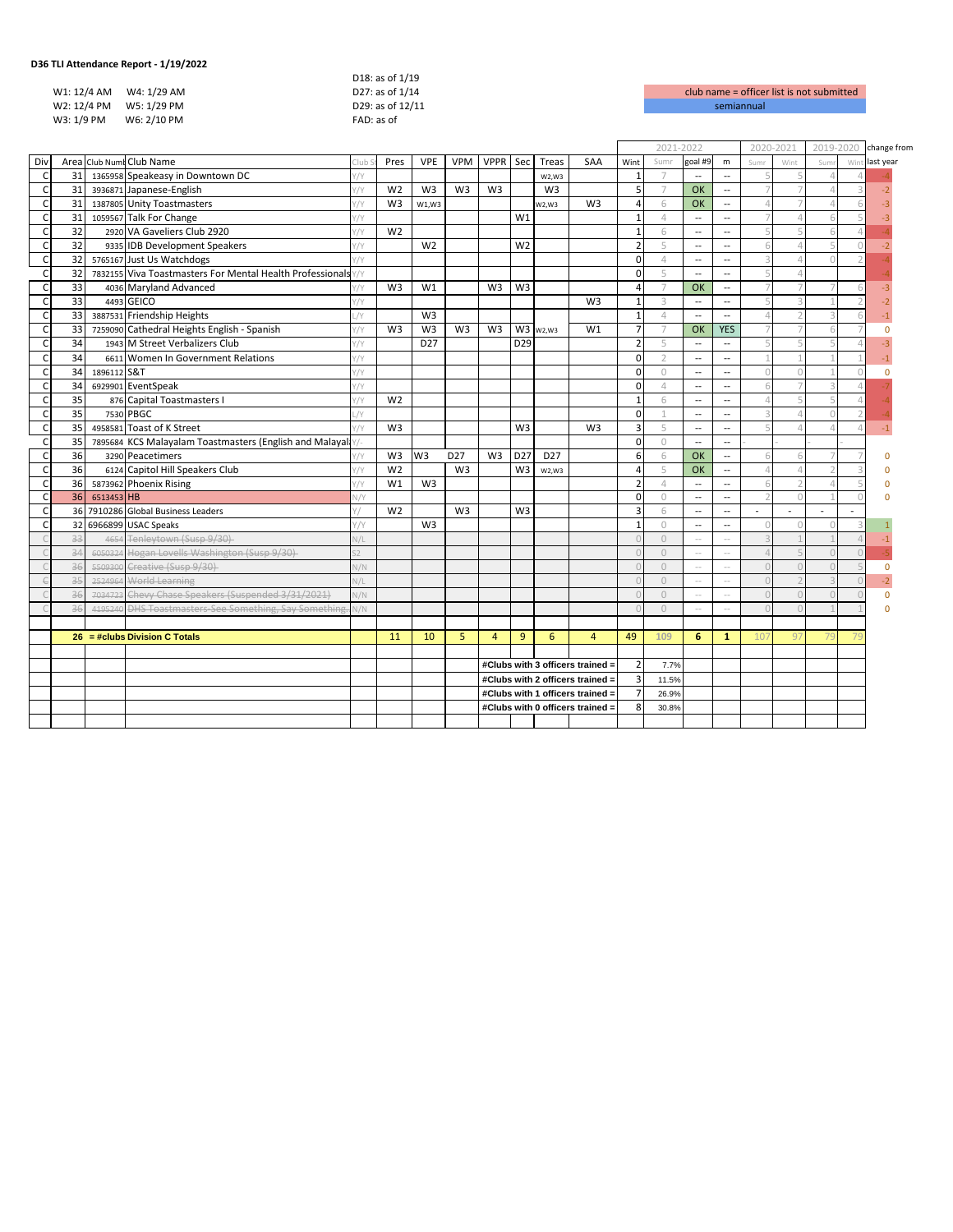|             |                         | D18: as of 1/19  |                    |
|-------------|-------------------------|------------------|--------------------|
|             | W1: 12/4 AM W4: 1/29 AM | D27: as of 1/14  | club name = office |
| W2: 12/4 PM | W5: 1/29 PM             | D29: as of 12/11 | semiannual         |
| W3: 1/9 PM  | W6: 2/10 PM             | FAD: as of       |                    |
|             |                         |                  |                    |

| club name = officer list is not submitted |
|-------------------------------------------|
| semiannual                                |

|     |         |            |                                                    |           |                |                |                |                                                                      |                |                |                                  | 2021-2022      |                          |                          |                          |                | 2020-2021 | 2019-2020 |       | change from |
|-----|---------|------------|----------------------------------------------------|-----------|----------------|----------------|----------------|----------------------------------------------------------------------|----------------|----------------|----------------------------------|----------------|--------------------------|--------------------------|--------------------------|----------------|-----------|-----------|-------|-------------|
| Div |         |            | Area Club Nur Club Name                            | Club      | Pres           | <b>VPE</b>     | <b>VPM</b>     | <b>VPPR</b>                                                          | Sec            | Treas          | SAA                              | Wint           | Sum                      | <b>DCP</b>               | Drea                     | Sum            | Win       | Sum       | Win   | last year   |
|     | D<br>41 |            | 692953 DTM Leaders                                 | Y/Y       | W <sub>3</sub> |                | W <sub>3</sub> |                                                                      | W <sub>2</sub> |                | W <sub>3</sub>                   | Δ              |                          | OK                       | --                       |                |           |           |       |             |
|     | D<br>41 |            | 695483 Shilohites                                  | /Y        |                |                | W <sub>3</sub> | W <sub>3</sub>                                                       |                |                |                                  | $\overline{z}$ | 3                        | $\overline{\phantom{a}}$ | --                       |                |           |           |       | $-3$        |
|     | D<br>41 |            | 7E+06 The St. Augustine                            | Y/Y       |                |                |                |                                                                      |                |                |                                  | $\Omega$       | 5                        | $\overline{\phantom{a}}$ | --                       |                |           |           |       |             |
|     | 41<br>D |            | 7E+06 Woodridge DC                                 | Y/Y       |                | W <sub>3</sub> |                |                                                                      |                |                | W <sub>3</sub>                   | $\overline{2}$ | 5                        | $\overline{\phantom{a}}$ | --                       | ц              |           |           |       |             |
|     | 42<br>D |            | 3496 Goddard Club                                  | Y/Y       |                |                |                |                                                                      |                |                |                                  | $\Omega$       | $\Delta$                 | $\overline{\phantom{a}}$ | --                       | $\Omega$       |           |           |       |             |
|     | 42<br>D |            | 6287 Spring Speakers                               | Y/Y       | W1             | W <sub>2</sub> | W <sub>3</sub> |                                                                      |                | W <sub>3</sub> | W1                               | 5              | $\overline{7}$           | OK                       | --                       |                |           |           |       |             |
|     | 42<br>D |            | 9216 Space Speakers                                | /V        |                |                |                |                                                                      |                |                |                                  | $\Omega$       | 5                        | $\overline{\phantom{a}}$ | --                       | $\mathcal{D}$  |           |           |       |             |
|     | 42<br>D |            | 2E+06 Take Flight                                  | Y/Y       | W2,W3          |                | W <sub>3</sub> |                                                                      | W3             | W2,W3          | W <sub>3</sub>                   | 5              | $\overline{7}$           | OK                       | --                       |                |           |           |       |             |
|     | 43<br>D |            | 132 Riverside                                      | Y/Y       |                | W1, W3         | W1             |                                                                      |                | W1             |                                  | $\overline{3}$ | 6                        | $\overline{\phantom{a}}$ | --                       | 6              |           |           |       |             |
|     | 43<br>D |            | 1260 Federal Center                                | Y/Y       |                |                | W <sub>3</sub> |                                                                      |                | W <sub>1</sub> | W1                               | $\overline{3}$ |                          | $\overline{\phantom{a}}$ | $\overline{a}$           | Ę              |           |           |       |             |
|     | 43<br>D |            | 3331 Wiley                                         | Y/Y       | W <sub>3</sub> |                |                | W1                                                                   | W3             | W <sub>3</sub> |                                  | $\Delta$       | 5                        | OK                       | $\overline{a}$           | 6              |           |           |       |             |
|     | D<br>43 |            | 3E+06 Metro CTF                                    | 1/Y       | W <sub>3</sub> | W <sub>3</sub> | W <sub>3</sub> |                                                                      |                |                | W <sub>3</sub>                   | $\overline{4}$ | $\overline{\mathcal{L}}$ | OK                       | --                       |                |           |           |       |             |
|     | 44<br>D |            | 3797 NTL Advanced Speakers                         | 1/Y       | W <sub>3</sub> | W <sub>3</sub> | W1,W3          |                                                                      | W3             | W1             | W1                               | 6              |                          | OK                       | --                       |                |           |           |       |             |
|     | D<br>44 |            | 624924 Greenbelt                                   | Y/Y       | W1             | W <sub>2</sub> |                |                                                                      | W <sub>2</sub> |                | W <sub>3</sub>                   | $\overline{a}$ |                          | OK                       | $\overline{a}$           |                |           |           |       |             |
|     | 44<br>D |            | 5E+06 Rivertech                                    | Y/Y       |                |                |                |                                                                      |                | W <sub>3</sub> | W <sub>3</sub>                   | $\overline{2}$ | 6                        | $\overline{\phantom{a}}$ | $\overline{\phantom{a}}$ |                |           |           |       |             |
|     | 45<br>D |            | 9720 Professionals Reaching Out for Success (PROS) | Y/Y       | W <sub>3</sub> |                |                |                                                                      |                | W <sub>3</sub> |                                  | $\overline{2}$ | $\Delta$                 | $\overline{\phantom{a}}$ | $\overline{\phantom{a}}$ | 6              |           |           |       |             |
|     | 45<br>D | 911520 MBC |                                                    | Y/Y       |                |                |                | W <sub>3</sub>                                                       |                |                | W <sub>3</sub>                   | $\overline{2}$ | 6                        | $\overline{a}$           | --                       | J.             |           |           |       |             |
|     | 45<br>D |            | 4E+06 UMGC Power Speakers                          | Y/Y       | W1             |                | W <sub>3</sub> |                                                                      | W <sub>3</sub> |                | W <sub>3</sub>                   | $\Delta$       |                          | OK                       | --                       |                |           |           |       | -3          |
|     | 45<br>D |            | 7E+06 Prince George's County Women's Bureau        | Y/Y       |                |                |                |                                                                      |                |                |                                  | $\Omega$       | 6                        | $\overline{\phantom{a}}$ | −−                       | $\overline{1}$ |           |           |       |             |
|     | 46<br>D |            | 176 Triple-Crown Club                              | Y/Y       | W <sub>3</sub> |                |                |                                                                      | W1             |                |                                  | $\overline{2}$ | 5                        | $\overline{\phantom{a}}$ | $\overline{\phantom{a}}$ | 6              |           |           |       |             |
|     | 46<br>D |            | 3E+06 Go Pro                                       | Y/Y       |                | W1             | W <sub>3</sub> | W1                                                                   |                |                |                                  | $\overline{3}$ | $\Delta$                 | $\overline{\phantom{a}}$ | --                       | 5              |           |           |       |             |
|     | D<br>46 |            | 4E+06 Speakers On Nebo Way                         | Y/Y       |                |                |                |                                                                      | W <sub>2</sub> | W <sub>3</sub> |                                  | $\overline{2}$ |                          | $\overline{\phantom{a}}$ | --                       |                |           |           |       |             |
|     | 46<br>D |            | 7E+06 Prince Emmanuel SDA                          | Y/Y       |                |                |                |                                                                      |                |                |                                  | $\Omega$       |                          | $\overline{\phantom{a}}$ | −−                       | 5              |           |           |       |             |
|     | 41<br>D |            | 2226 Phoenix - DC Club #2226 (Susp 9/30)           | $\sqrt{}$ |                |                |                |                                                                      |                |                |                                  |                |                          | $\sim$                   | $\sim$                   |                |           |           |       |             |
|     | 42<br>D |            | 8709 DHCD Straight Talkers (Susp 9/30)             | N/N       |                |                |                |                                                                      |                |                |                                  |                | $\bigcirc$               | $\sim$                   | $\overline{\phantom{a}}$ | $\bigcap$      |           |           |       |             |
|     | 44<br>D |            | 2E+06 College Park (Susp 9/30)                     | /Y        |                |                |                |                                                                      |                |                |                                  |                |                          | $\sim$                   | $\overline{a}$           | 6              |           |           |       |             |
|     | Đ<br>45 |            | 842346 Purpose Driven (Suspended 3/31/2021)        | /N        |                |                |                |                                                                      |                |                |                                  | $\Omega$       | $\Omega$                 | $\overline{\phantom{a}}$ | $\overline{\phantom{a}}$ | $\cap$         |           |           |       |             |
|     |         |            |                                                    |           |                |                |                |                                                                      |                |                |                                  |                |                          |                          |                          |                |           |           |       |             |
|     |         |            | $23 = # clubs Division D Totals$                   |           | 10             | $\overline{7}$ | 10             | $\overline{4}$                                                       | 8              | 9              | 11                               | 59             | 127                      | 8                        | $\mathbf{0}$             | 117            |           | 10(       | $Q_2$ |             |
|     |         |            |                                                    |           |                |                |                |                                                                      |                |                |                                  |                |                          |                          |                          |                |           |           |       |             |
|     |         |            |                                                    |           |                |                |                |                                                                      |                |                | #Clubs with 3 officers trained = | $\overline{3}$ | 12.5%                    |                          |                          |                |           |           |       |             |
|     |         |            |                                                    |           |                |                |                |                                                                      |                |                | #Clubs with 2 officers trained = | $\overline{7}$ | 29.2%                    |                          |                          |                |           |           |       |             |
|     |         |            |                                                    |           |                |                |                | #Clubs with 1 officers trained =<br>#Clubs with 0 officers trained = |                | $\Omega$       | 0.0%                             |                |                          |                          |                          |                |           |           |       |             |
|     |         |            |                                                    |           |                |                |                |                                                                      |                |                |                                  | 5              | 20.8%                    |                          |                          |                |           |           |       |             |
|     |         |            |                                                    |           |                |                |                |                                                                      |                |                |                                  |                |                          |                          |                          |                |           |           |       |             |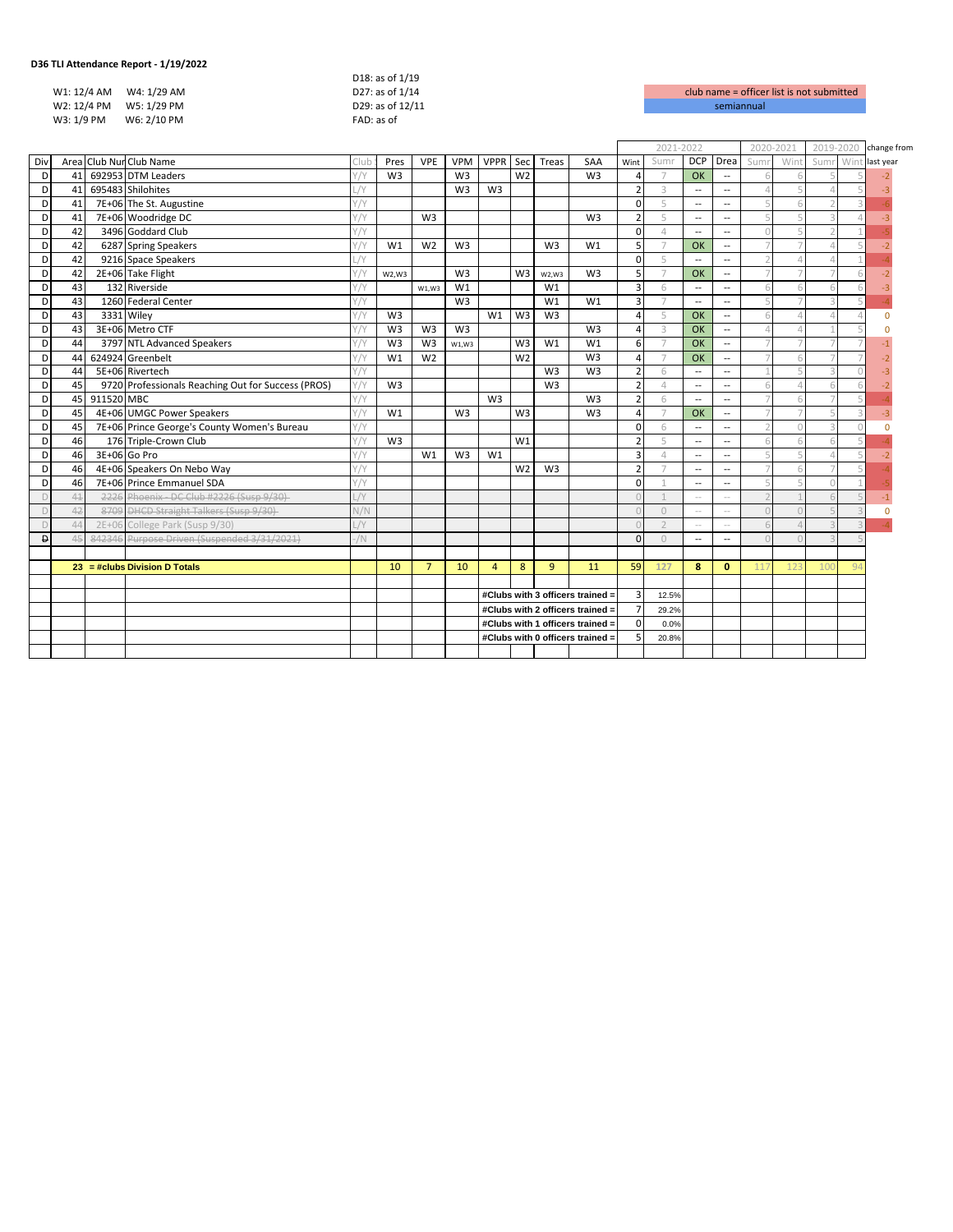|             | 36 TLI Attendance Report - 1/19/2022 |                  |                    |
|-------------|--------------------------------------|------------------|--------------------|
|             |                                      | D18: as of 1/19  |                    |
| W1: 12/4 AM | W4: 1/29 AM                          | D27: as of 1/14  | club name = office |
|             | W2: 12/4 PM W5: 1/29 PM              | D29: as of 12/11 | semiannual         |
| W3: 1/9 PM  | W6: 2/10 PM                          | FAD: as of       |                    |
|             |                                      |                  |                    |

| club name = officer list is not submitted |
|-------------------------------------------|
| semiannual                                |

|         |    |         |                                                   |            |                |                |                |                |                |                 |                                  |                | 2021-2022      |                          |                          |                          | 2020-2021 | 2019-2020 |     | change from |
|---------|----|---------|---------------------------------------------------|------------|----------------|----------------|----------------|----------------|----------------|-----------------|----------------------------------|----------------|----------------|--------------------------|--------------------------|--------------------------|-----------|-----------|-----|-------------|
| Div     |    |         | Area Club Numt Club Name                          | Club       | Pres           | <b>VPE</b>     | <b>VPM</b>     | VPPR Sec       |                | Treas           | SAA                              | Wint           | Sumr           | goal #9                  | m                        | Sumr                     | Wint      | Sum       | Wir | last year   |
| E       | 51 |         | 1999 Greater Olney Toastmasters [GOT]             | $\gamma$   | W <sub>3</sub> | W1             |                |                |                | W <sub>3</sub>  |                                  | $\overline{3}$ | $\overline{7}$ | $\overline{a}$           | $\overline{\phantom{a}}$ |                          |           |           |     |             |
| E       | 51 |         | 2394 Germantown                                   | $\gamma$   | W2,W3          |                | W <sub>3</sub> | W <sub>2</sub> | W <sub>3</sub> |                 |                                  | $\overline{4}$ | $\overline{7}$ | OK                       | $\overline{\phantom{a}}$ | 5                        |           |           |     | -2          |
| E       | 51 |         | 744718 Hopeful Communicators                      | '/Y        |                |                |                |                |                | W1              |                                  | $\mathbf{1}$   | 5              | $\overline{\phantom{a}}$ | $\overline{a}$           | 6                        |           |           |     |             |
| E       | 51 |         | 1502233 Wheaton Community                         | '/Y        | W3             |                | W <sub>3</sub> | W1             |                | W3              | W1                               | 5              | $\overline{7}$ | <b>OK</b>                | --                       |                          |           |           |     | $\Omega$    |
| $\sf E$ | 51 |         | 1511104 Speak Lead Serve                          | /Y         |                | W1             |                |                |                |                 |                                  | $\mathbf{1}$   | 4              | $\overline{a}$           | $\overline{\phantom{a}}$ |                          |           |           |     |             |
| E       | 52 |         | 3495 NIST                                         | '/Y        |                |                |                | W1             | W1             | W1              |                                  | $\overline{3}$ | 6              | $\overline{\phantom{a}}$ | $\overline{\phantom{a}}$ |                          |           |           |     |             |
| E       | 52 |         | 2072353 AZ Orators                                | $\gamma$   | W <sub>3</sub> |                |                |                |                | W <sub>3</sub>  |                                  | $\overline{2}$ | 4              | $\overline{\phantom{a}}$ | $\overline{\phantom{a}}$ | $\Delta$                 |           |           |     |             |
| E       | 52 |         | 2116638 Speak AZ                                  | '/Y        |                |                |                |                |                |                 |                                  | $\Omega$       |                | $\overline{\phantom{a}}$ | $\overline{\phantom{a}}$ | 6                        |           |           |     |             |
| E       | 52 |         | 7615250 Adventist HealthCare                      | 1/Y        |                |                |                |                |                |                 |                                  | $\Omega$       | $\mathbf 1$    | $\overline{a}$           | $\overline{a}$           |                          |           |           |     |             |
| E       | 52 |         | 7707856 Emerging Voices                           | $\sqrt{Y}$ |                |                |                |                |                |                 |                                  | $\mathbf 0$    | $\circ$        | $\overline{a}$           | $\overline{\phantom{a}}$ | $\Omega$                 |           |           |     |             |
| E       | 53 |         | 4223 Twinbrook Club                               | '/Y        | W <sub>3</sub> | W <sub>3</sub> |                |                |                | W3 W3           | W <sub>3</sub>                   | 5              | 5              | OK                       | $\overline{\phantom{a}}$ | $\overline{5}$           |           |           |     |             |
| E       | 53 |         | 4818 Gene Toasters                                | '/Y        | D27, W3        |                |                |                | W <sub>3</sub> | W <sub>3</sub>  | W1                               | $\overline{4}$ | 5              | <b>OK</b>                | $\overline{\phantom{a}}$ | 7                        |           |           |     |             |
| E       | 53 |         | 955777 Sodexo Toastmasters By Frances Nam         | '/Y        | D18            | W1             |                | W1             | W3             | W <sub>3</sub>  | W <sub>3</sub>                   | 6              | 6              | <b>OK</b>                | $\overline{\phantom{a}}$ | $\overline{\mathcal{L}}$ |           |           |     |             |
| $\sf E$ | 53 |         | 1763170 Bioreliance Speaks!                       | '/Y        |                | W <sub>3</sub> |                | W <sub>3</sub> |                | W <sub>3</sub>  | W <sub>3</sub>                   | $\overline{4}$ | $\varDelta$    | OK                       | $\overline{\phantom{a}}$ | $\Delta$                 |           |           |     |             |
| Ε       | 53 |         | 2871678 Rio Toastmasters                          | '/Y        |                |                |                |                |                |                 |                                  | $\Omega$       | $\bigcirc$     | $\overline{\phantom{a}}$ | --                       | $\cap$                   |           |           |     |             |
| E       | 54 |         | 5437 Vagabond                                     | $\gamma$   | W1             | W1             | W1             |                | W3             | W <sub>2</sub>  | W1                               | 6              | $\overline{7}$ | OK                       | $\overline{a}$           | 7                        |           |           |     |             |
| E       | 54 |         | 6968 Turning Point Club                           | '/Y        |                |                |                |                | W <sub>3</sub> |                 |                                  | $\overline{1}$ | 5              | $\overline{\phantom{a}}$ | $\overline{\phantom{a}}$ | 6                        |           |           |     |             |
| E       | 54 |         | 7012 Sunrise                                      | '/Y        | W <sub>3</sub> | W1             | W1             | W1, W2         | W <sub>2</sub> |                 |                                  | 5              | $\overline{7}$ | OK                       | $\overline{\phantom{a}}$ | 7                        |           |           |     |             |
| E       | 54 |         | 614319 Derwood Communicators                      | V/Y        |                |                |                |                |                |                 |                                  | $\mathbf 0$    | 4              | $\overline{a}$           | $\overline{\phantom{a}}$ | 6                        |           |           |     |             |
| E       | 54 |         | 4106046 Spiritually Speaking                      | '/Y        |                | W <sub>3</sub> |                | W <sub>2</sub> |                |                 | W1                               | $\overline{3}$ | 5              | $\overline{\phantom{a}}$ | $\overline{\phantom{a}}$ | 6                        |           |           |     |             |
| E       | 55 |         | 1212 Montgomery Village                           | $\gamma$   |                |                |                |                |                | W <sub>3</sub>  |                                  | $\overline{1}$ |                | $\overline{\phantom{a}}$ | $\overline{\phantom{a}}$ |                          |           |           |     |             |
| E       | 55 |         | 2279 Business Oriented                            | $\gamma$   |                | W1             |                |                |                |                 | W <sub>2</sub>                   | $\overline{2}$ | 5              | $\overline{a}$           | $\overline{a}$           | $\Delta$                 |           |           |     |             |
| $\sf E$ | 55 |         | 2408 EasyTech                                     | '/Y        | W1,W3          | W <sub>3</sub> | W <sub>3</sub> |                |                | D27.W3          |                                  | $\overline{4}$ | 6              | <b>OK</b>                | $\overline{\phantom{a}}$ |                          |           |           |     |             |
| E       | 55 |         | 4580 Effective Communicators                      | $\gamma$   | W <sub>3</sub> |                | W1             |                |                | W <sub>3</sub>  |                                  | $\overline{3}$ | 5              | $\overline{\phantom{a}}$ | $\overline{\phantom{a}}$ | 5                        |           |           |     | $\Omega$    |
| E       | 56 |         | 7161 Lewis Smith                                  | $\gamma$   |                |                |                |                |                |                 | W <sub>3</sub>                   | $\mathbf{1}$   | 5              | $\overline{\phantom{a}}$ | $\overline{\phantom{a}}$ | 7                        |           |           |     |             |
| E       | 56 |         | 3092535 Universally Speaking                      | $\gamma$   | W <sub>3</sub> |                |                |                |                |                 | W <sub>3</sub>                   | $\overline{2}$ | 6              | $\overline{\phantom{a}}$ | $\overline{\phantom{a}}$ | 6                        |           |           |     | $-3$        |
| E       | 56 |         | 3646679 Francophones du Monde                     | //Y        | W <sub>3</sub> | W <sub>3</sub> | W1             |                |                | W2,W3           | W <sub>3</sub>                   | 5              | 6              | OK                       | $\overline{\phantom{a}}$ | 5                        |           |           |     |             |
| E       | 56 |         | 7679495 Mont. College Global Leaders and Speakers | '/Y        |                |                |                | W <sub>3</sub> |                | D <sub>29</sub> |                                  | $\overline{2}$ | 5              | $\qquad \qquad -$        | $\overline{\phantom{a}}$ |                          |           |           |     | $\Omega$    |
|         | 55 |         | 4153 Town Center Talkers (Susp 9/30)              | V/N        |                |                |                |                |                |                 |                                  |                | $\circ$        | $\overline{a}$           | $\sim$ $-$               | $\overline{3}$           |           |           |     | $\Omega$    |
|         | 56 | 864035  | Sky High Speakers Club (Susp 9/30)                | /L         |                |                |                |                |                |                 |                                  |                | $\cup$         | $\sim$ $-$               | $\sim$ $-$               | $\Delta$                 |           |           |     | $-3$        |
|         | 51 |         | 7272090 ROC and Roll (Suspended 3/31/2021)        | N/N        |                |                |                |                |                |                 |                                  | $\Omega$       | $\circ$        | $\overline{\phantom{a}}$ | $\overline{\phantom{a}}$ | $\Omega$                 |           |           |     | $\Omega$    |
|         | 57 | 5612081 | Choice Words - Rockville (suspended 3/31/2021)    | V/N        |                |                |                |                |                |                 |                                  | $\Omega$       | $\circ$        | $\overline{\phantom{a}}$ | $\overline{\phantom{a}}$ | $\Omega$                 |           |           |     | $\Omega$    |
|         |    |         |                                                   |            |                |                |                |                |                |                 |                                  |                |                |                          |                          |                          |           |           |     |             |
|         |    |         | $28 = # clubs Division E Totals$                  |            | 13             | 11             | $\overline{7}$ | 8              | 8              | 15              | 11                               | 73             | 141            | 10                       | $\mathbf{0}$             | 141                      |           | 11!       |     |             |
|         |    |         |                                                   |            |                |                |                |                |                |                 |                                  |                |                |                          |                          |                          |           |           |     |             |
|         |    |         |                                                   |            |                |                |                |                |                |                 | #Clubs with 3 officers trained = | $\overline{4}$ | 14.3%          |                          |                          |                          |           |           |     |             |
|         |    |         |                                                   |            |                |                |                |                |                |                 | #Clubs with 2 officers trained = | $\overline{a}$ | 14.3%          |                          |                          |                          |           |           |     |             |
|         |    |         |                                                   |            |                |                |                |                |                |                 | #Clubs with 1 officers trained = | 5              | 17.9%          |                          |                          |                          |           |           |     |             |
|         |    |         |                                                   |            |                |                |                |                |                |                 | #Clubs with 0 officers trained = | 5              | 17.9%          |                          |                          |                          |           |           |     |             |
|         |    |         |                                                   |            |                |                |                |                |                |                 |                                  |                |                |                          |                          |                          |           |           |     |             |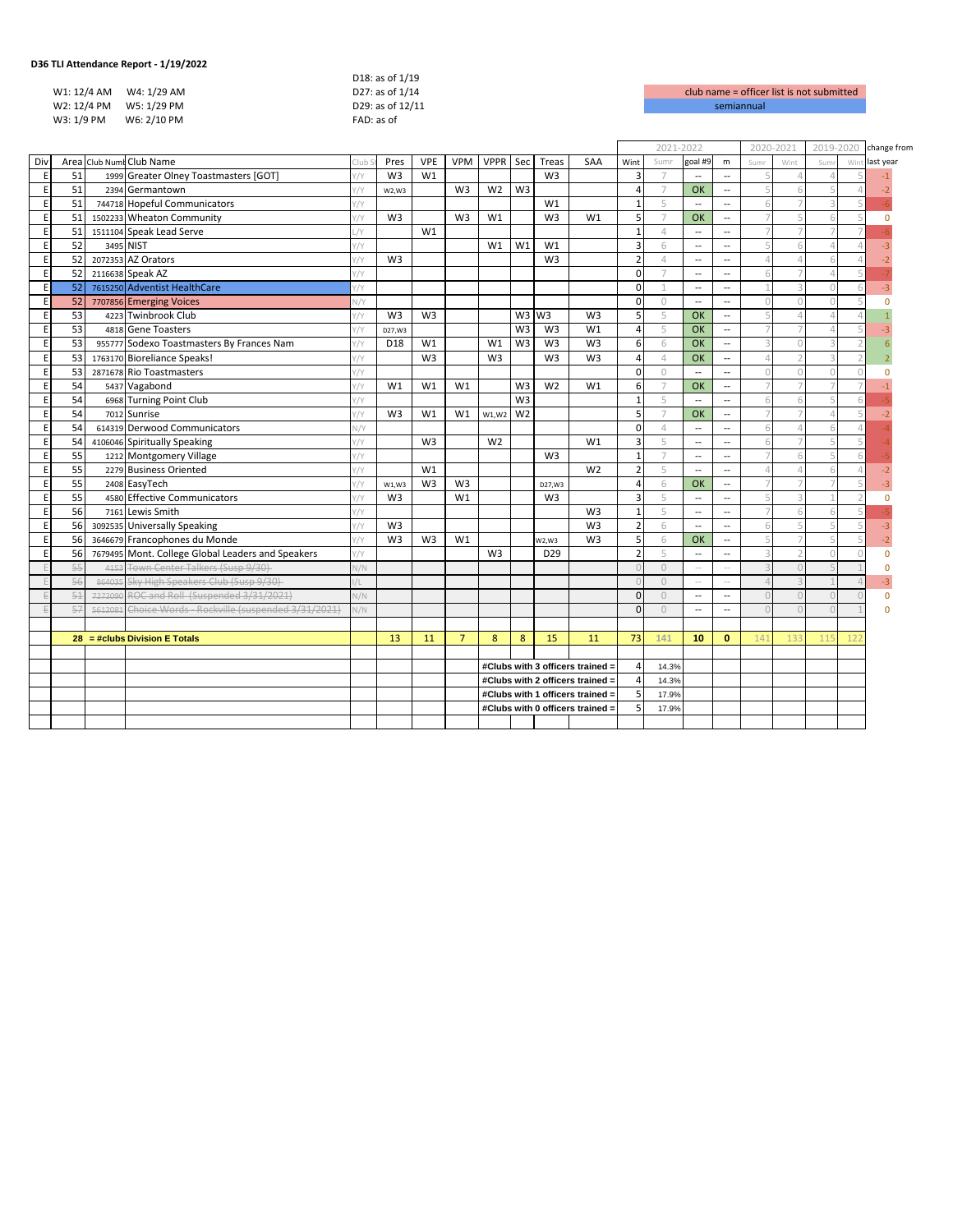|             |             | D18: as of 1/19  |  |
|-------------|-------------|------------------|--|
| W1: 12/4 AM | W4: 1/29 AM | D27: as of 1/14  |  |
| W2: 12/4 PM | W5: 1/29 PM | D29: as of 12/11 |  |
| W3: 1/9 PM  | W6: 2/10 PM | FAD: as of       |  |
|             |             |                  |  |

| club name = officer list is not submitted |
|-------------------------------------------|
| semiannual                                |

|     |    |               |                                                   |               |                |                |                |                                  |                |                |                | 2021-2022               |                |                          |                          |               | 2020-2021 | 2019-2020 |     | change from |
|-----|----|---------------|---------------------------------------------------|---------------|----------------|----------------|----------------|----------------------------------|----------------|----------------|----------------|-------------------------|----------------|--------------------------|--------------------------|---------------|-----------|-----------|-----|-------------|
| Div |    |               | Area Club Numi Club Name                          | :lub          | Pres           | <b>VPE</b>     | <b>VPM</b>     | VPPR Sec                         |                | Treas          | SAA            | Wint                    | Sumr           | goal #9                  | ${\sf m}$                | Sumr          | Wint      | Sum       | Wir | last year   |
| F   | 61 |               | 3941 B M D                                        | '/Y           | W <sub>3</sub> | W <sub>3</sub> | W <sub>3</sub> |                                  | W3             | W <sub>3</sub> |                | 5                       | 6              | <b>OK</b>                | $\overline{a}$           |               |           |           |     | n           |
| F   | 61 |               | 899228 Toasted by Proxy Club                      | '/Y           |                | W <sub>3</sub> |                | W1                               | W3             | W <sub>3</sub> |                | $\overline{a}$          | 5              | OK                       | $\overline{\phantom{a}}$ | ц             |           |           |     |             |
| F   | 61 |               | 1154377 Speech Regulators                         | $\gamma$      | W1             | W <sub>1</sub> | W1             |                                  | W <sub>3</sub> | W <sub>3</sub> |                | 5                       | 6              | <b>OK</b>                | $\overline{\phantom{a}}$ | 6             |           |           |     | $-2$        |
| F   | 61 |               | 2014122 The FDA Metroparkers                      | /y            | W <sub>3</sub> | W <sub>3</sub> |                |                                  | W1             |                |                | $\overline{\mathbf{3}}$ | 5              | $\overline{\phantom{a}}$ | $\overline{\phantom{a}}$ | Д             |           |           |     | $-1$        |
| F   | 62 |               | 502 Parklawn                                      | $1/\gamma$    | W <sub>2</sub> | W <sub>3</sub> | W <sub>3</sub> |                                  |                |                |                | $\overline{3}$          | $\overline{7}$ | $\overline{\phantom{a}}$ | $\overline{a}$           | 6             |           |           |     | $-2$        |
| F   | 62 |               | 1510 Montgomery County Govt. Club                 | $\gamma$      | W <sub>3</sub> |                |                |                                  | W <sub>2</sub> | W1             |                | $\overline{3}$          | 3              | $\overline{\phantom{a}}$ | $\overline{a}$           | 3             |           |           |     |             |
| F   | 62 |               | 1208436 SAMHSA                                    | $\sqrt{}$     |                |                |                |                                  |                |                |                | $\Omega$                | $\bigcirc$     | $\overline{\phantom{a}}$ | $\overline{\phantom{a}}$ | $\Omega$      |           |           |     | $\Omega$    |
| F   | 62 |               | 1413695 USPeakers                                 | '/Y           |                |                |                | W <sub>2</sub>                   |                | W <sub>2</sub> | W1             | $\overline{3}$          | 6              | $\overline{\phantom{m}}$ | --                       |               |           |           |     |             |
| F   | 62 | 3714674 AHRQ  |                                                   | $\gamma$      |                |                |                |                                  |                |                |                | $\Omega$                | $\overline{2}$ | $\overline{\phantom{a}}$ | $\overline{\phantom{a}}$ | $\mathcal{R}$ |           |           |     |             |
| F   | 63 |               | 3421 N I H Club                                   | $\frac{1}{1}$ | W <sub>2</sub> |                | W1             | W <sub>3</sub>                   |                |                |                | $\overline{3}$          | $\varDelta$    | $\overline{\phantom{a}}$ | $\overline{\phantom{a}}$ |               |           |           |     |             |
| F   | 63 |               | 6973 Locke and Key                                | $\gamma$      |                |                |                |                                  |                |                |                | $\Omega$                | $\overline{4}$ | $\overline{\phantom{a}}$ | $\overline{\phantom{a}}$ | 5             |           |           |     |             |
| F   | 63 |               | 8573 Marriott                                     | '/Y           |                |                |                |                                  |                |                |                | $\Omega$                | $\mathcal{D}$  | $\overline{\phantom{a}}$ | $\overline{\phantom{a}}$ | $\bigcap$     |           |           |     | n           |
| F   | 63 |               | 4617073 Cystic Fibrosis Foundation - Cure Finders | N/Y           |                |                |                |                                  |                |                |                | $\Omega$                | $\Omega$       | $\overline{\phantom{a}}$ | $\overline{\phantom{a}}$ | $\Omega$      |           |           |     |             |
| F   | 63 | 6786555 DAVIS |                                                   | $\gamma$      |                |                |                |                                  |                |                |                | $\Omega$                | $\bigcirc$     | $\overline{a}$           | $\overline{a}$           |               |           |           |     |             |
| F   | 64 |               | 4266 NRC                                          | $\sqrt{}$     |                |                |                |                                  | W3             | W <sub>3</sub> | W1             | $\overline{3}$          | 5              | $\overline{\phantom{a}}$ | $\overline{a}$           | 6             |           |           |     |             |
| F   | 64 |               | 7344 Executive                                    | '/Y           |                | W <sub>3</sub> | W <sub>2</sub> |                                  |                | W1             |                | $\overline{3}$          | 5              | $\overline{\phantom{a}}$ | $\overline{\phantom{a}}$ | ц             |           |           |     |             |
| F   | 64 | 1449691 PMA   |                                                   | $\sqrt{}$     |                |                |                |                                  |                |                |                | $\Omega$                | $\Delta$       | $\overline{\phantom{a}}$ | $\overline{\phantom{a}}$ | $\Delta$      |           |           |     |             |
| F   | 64 |               | 2014146 Articulate Accountants                    | '/Y           |                | W <sub>1</sub> |                |                                  |                |                |                | $\mathbf{1}$            | $\Delta$       | $\overline{\phantom{a}}$ | $\overline{\phantom{a}}$ | Δ             |           |           |     |             |
| F   | 64 |               | 7406889 Rubino Speaks                             | N/Y           |                |                |                |                                  |                |                |                | $\mathbf 0$             | $\circ$        | $\overline{\phantom{m}}$ | $\overline{\phantom{a}}$ |               |           |           |     |             |
| F   | 65 |               | 3691 Bethesda Evening Speakers                    | '/Y           | W1             |                | W1             |                                  | W1             |                | W <sub>3</sub> | $\overline{4}$          | 6              | <b>OK</b>                | $\overline{\phantom{a}}$ |               |           |           |     |             |
| F   | 65 |               | 4764 ASCE                                         | '/Y           | W <sub>3</sub> | W <sub>3</sub> | W <sub>3</sub> | W <sub>3</sub>                   |                | W1             | W <sub>3</sub> | 6                       | 6              | <b>OK</b>                | $\overline{\phantom{a}}$ | 6             |           |           |     |             |
| F   | 65 |               | 4889 Tally Ho Club                                | $\gamma$      |                |                |                |                                  | W <sub>3</sub> |                |                | $\mathbf{1}$            | 5              | $\overline{a}$           | $\overline{\phantom{a}}$ | 5             |           |           |     |             |
| F   | 65 |               | 8897 Great Seneca Power Talkers Club              | $\gamma$      | W <sub>3</sub> | W <sub>3</sub> | W <sub>3</sub> |                                  | W2,W3          |                | W <sub>3</sub> | 5                       |                | <b>OK</b>                | $\overline{\phantom{a}}$ |               |           |           |     |             |
| F   | 65 |               | 1163128 PMI Montgomery County                     | '/Y           |                |                |                |                                  | W <sub>3</sub> |                |                | $\mathbf{1}$            | $\overline{4}$ | $\qquad \qquad -$        | $\overline{\phantom{a}}$ | 6             |           |           |     |             |
|     | 63 |               | 2072274 Host Masters (Susp 9/30)                  | $\sqrt{Y}$    |                |                |                |                                  |                |                |                |                         | $\bigcirc$     | $\sim$ $-$               | $\sim$ $-$               | $\cap$        |           |           |     | n           |
|     | 64 |               | 7626361 TOAST 2 HOST (Susp 9/30)                  | N/N           |                |                |                |                                  |                |                |                |                         | $\Omega$       | $\sim$ $-$               | $\sim$ $\sim$            |               |           |           |     |             |
|     | 65 |               | 1860576 Tower Oaks (Susp 9/30)                    | N/N           |                |                |                |                                  |                |                |                |                         | $\Omega$       | $\sim$                   | $\sim$                   |               |           |           |     |             |
|     | 64 |               | 3583 Model Basin Club (suspended 3/31/2021)       | N/N           |                |                |                |                                  |                |                |                |                         | $\bigcirc$     | $\sim$                   | $\sim$ $\sim$            | $\cap$        |           |           |     |             |
|     | 65 |               | 1505376 Rockville Regents (suspended 3/31/2021)   | V/N           |                |                |                |                                  |                |                |                | $\sqrt{ }$              | $\Omega$       | $\sim$                   | $\overline{a}$           | $\bigcap$     |           |           |     |             |
|     |    |               |                                                   |               |                |                |                |                                  |                |                |                |                         |                |                          |                          |               |           |           |     |             |
|     |    |               | $24 = # clubs Division F Totals$                  |               | 9              | 9              | 8              | $\overline{4}$                   | 10             | 8              | 5              | 53                      | 96             | 6                        | $\mathbf{0}$             | 114           | 104       | $Q^*$     |     |             |
|     |    |               |                                                   |               |                |                |                |                                  |                |                |                |                         |                |                          |                          |               |           |           |     |             |
|     |    |               |                                                   |               |                |                |                | #Clubs with 3 officers trained = |                |                |                |                         | 29.2%          |                          |                          |               |           |           |     |             |
|     |    |               |                                                   |               |                |                |                | #Clubs with 2 officers trained = |                |                |                |                         | 0.0%           |                          |                          |               |           |           |     |             |
|     |    |               |                                                   |               |                |                |                | #Clubs with 1 officers trained = |                |                |                | $\overline{3}$          | 12.5%          |                          |                          |               |           |           |     |             |
|     |    |               |                                                   |               |                |                |                | #Clubs with 0 officers trained = |                |                |                | 8                       | 33.3%          |                          |                          |               |           |           |     |             |
|     |    |               |                                                   |               |                |                |                |                                  |                |                |                |                         |                |                          |                          |               |           |           |     |             |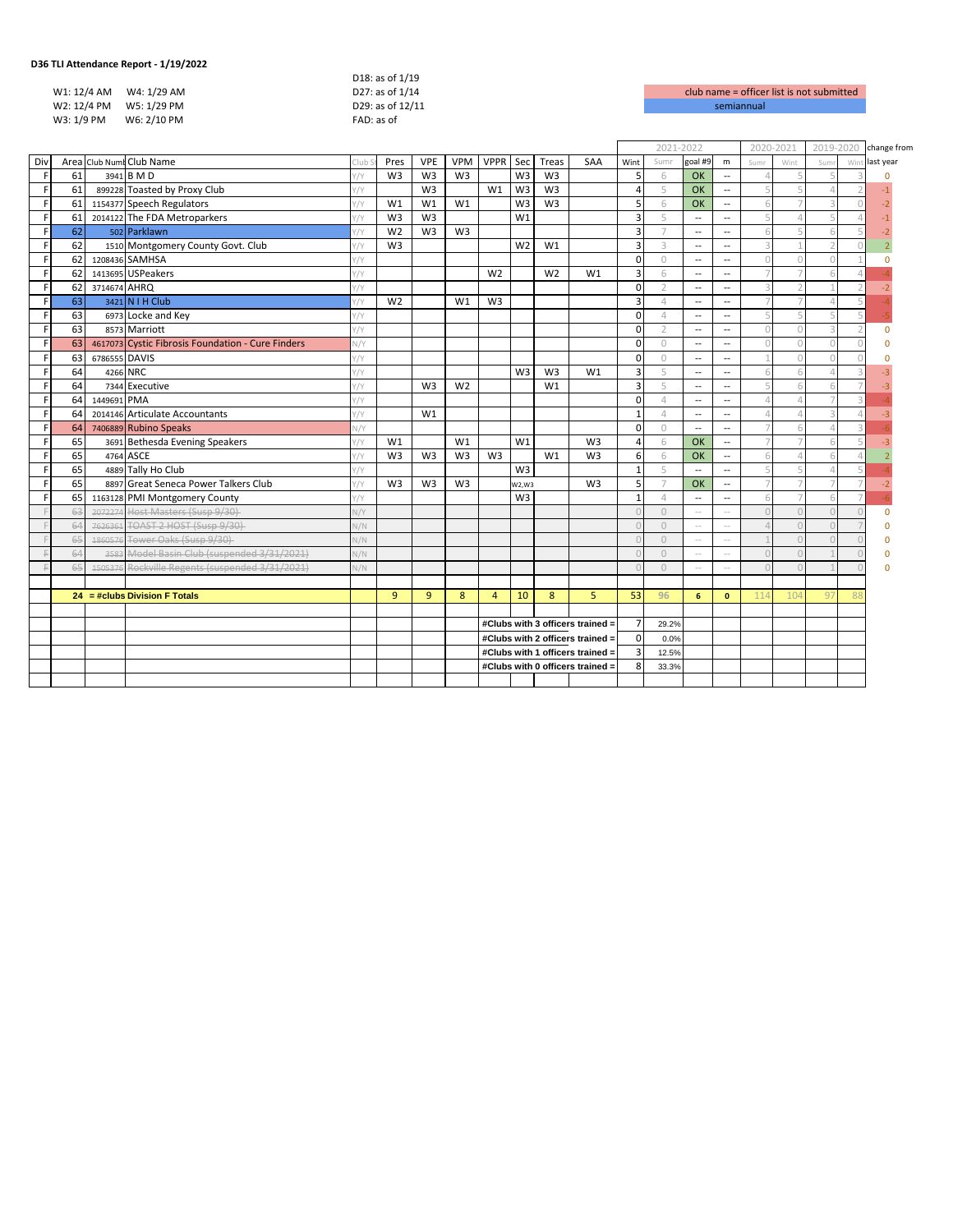| 36 TLI Attendance Report - 1/19/2022 |                  |                    |
|--------------------------------------|------------------|--------------------|
|                                      | D18: as of 1/19  |                    |
| W1: 12/4 AM<br>W4: 1/29 AM           | D27: as of 1/14  | club name = office |
| W2: 12/4 PM W5: 1/29 PM              | D29: as of 12/11 | semiannual         |
| W3: 1/9 PM<br>W6: 2/10 PM            | FAD: as of       |                    |
|                                      |                  |                    |

| club name = officer list is not submitted |
|-------------------------------------------|
| semiannual                                |

|     |    |                |                                    |               |                 |                |                 |                                  |                 |                |                                  |                         | 2021-2022      |                          |                          | 2020-2021                |      | 2019-2020    |     | change from |
|-----|----|----------------|------------------------------------|---------------|-----------------|----------------|-----------------|----------------------------------|-----------------|----------------|----------------------------------|-------------------------|----------------|--------------------------|--------------------------|--------------------------|------|--------------|-----|-------------|
| Div |    |                | Area Club Numt Club Name           | Club          | Pres            | <b>VPE</b>     | <b>VPM</b>      |                                  |                 | VPPR Sec Treas | <b>SAA</b>                       | Wint                    | Sumr           | goal #9                  | m                        | Sumr                     | Wint | Sum          | Wir | last year   |
| G   | 71 |                | 632 Tip Top/NOAA Club              | 1/Y           | W <sub>3</sub>  | W <sub>3</sub> |                 |                                  |                 |                |                                  | $\overline{2}$          | 5              | $\overline{\phantom{a}}$ | $\overline{\phantom{a}}$ |                          |      |              |     |             |
| G   | 71 |                | 5131 Speakers Corner Club          | 1/Y           |                 |                |                 |                                  |                 |                |                                  | $\mathbf 0$             | $\overline{4}$ | $\sim$                   | $\overline{a}$           |                          |      |              |     |             |
| G   | 71 |                | 1911981 Daniel Leadership          | $\sqrt{Y}$    | W1              | W1             | W1              | W <sub>3</sub>                   | W1              | W1             |                                  | 6                       |                | OK                       | $\overline{\phantom{a}}$ |                          |      |              |     | $-1$        |
| G   | 71 |                | 4036632 Kemp Mill                  | $\frac{1}{2}$ | W <sub>3</sub>  | W <sub>3</sub> |                 | W <sub>3</sub>                   | W <sub>3</sub>  | W <sub>3</sub> | W <sub>3</sub>                   | 6                       |                | OK                       | $\overline{a}$           | 6                        |      |              |     | $\Omega$    |
| G   | 72 |                | 1314 Silver Spring                 | $\frac{1}{1}$ | W1              | W <sub>3</sub> | W1              |                                  |                 |                |                                  | $\overline{\mathbf{3}}$ | 6              | $\overline{\phantom{a}}$ | $\overline{\phantom{a}}$ | 5                        |      |              |     |             |
| G   | 72 |                | 2416 Toast USS                     | V/Y           |                 |                |                 |                                  |                 |                |                                  | $\Omega$                | $\bigcirc$     | $\overline{\phantom{a}}$ | $\overline{\phantom{a}}$ | $\mathbf{R}$             |      |              |     |             |
| G   | 72 |                | 1341379 Holy Cross-Words           | $\frac{1}{2}$ | W <sub>2</sub>  |                | W <sub>3</sub>  |                                  | W <sub>1</sub>  |                |                                  | $\overline{3}$          | 5              | $\sim$                   | $\overline{a}$           | 6                        |      |              |     |             |
| G   | 72 |                | 7038189 She Leads She Speaks       | $\frac{1}{2}$ | D <sub>27</sub> |                |                 | W <sub>3</sub>                   | D <sub>27</sub> |                | D <sub>27</sub>                  | 4                       |                | OK                       | $\overline{\phantom{a}}$ |                          |      |              |     |             |
| G   | 73 |                | 2627 Plant Industry Station        | $\sqrt{}$     | W1              | W1             | W1,W3           |                                  |                 |                |                                  | $\overline{3}$          | 6              | $\overline{\phantom{a}}$ | $\overline{\phantom{a}}$ | $\Delta$                 |      |              |     |             |
| G   | 73 |                | 9267 WSSC                          | 1/1           |                 |                |                 |                                  | W1              |                |                                  | $\overline{1}$          |                | $\overline{\phantom{a}}$ | $\overline{\phantom{a}}$ | $\Delta$                 |      |              |     |             |
| G   | 73 |                | 1492268 Southern Management Speaks | $\sqrt{Y}$    |                 |                |                 |                                  |                 |                |                                  | $\Omega$                | $\Omega$       | $\sim$                   | $\overline{a}$           | $\Delta$                 |      |              |     |             |
| G   | 73 |                | 5364296 FDA Muirkirkers            | 1/1           |                 |                |                 |                                  |                 |                |                                  | $\Omega$                | $\overline{a}$ | $\sim$                   | $\overline{a}$           |                          |      |              |     | $\Omega$    |
| G   | 73 |                | 5677330 Booz Talks                 | $\frac{1}{1}$ | W <sub>2</sub>  | W1             |                 | W1                               |                 |                |                                  | $\overline{\mathbf{3}}$ | $\bigcirc$     | $\overline{\phantom{a}}$ | $\overline{\phantom{a}}$ |                          |      |              |     | $-2$        |
| G   | 74 |                | 898 Monument                       | Y/Y           |                 |                |                 |                                  |                 |                |                                  | $\Omega$                | $\Omega$       | $\overline{\phantom{a}}$ | $\overline{\phantom{a}}$ | 3                        |      |              |     | $\Omega$    |
| G   | 74 | 1249022 Khalsa |                                    | $\sqrt{Y}$    | W1              |                |                 |                                  |                 |                |                                  | $\mathbf{1}$            | 6              | $\overline{\phantom{a}}$ | $\overline{\phantom{a}}$ | $\overline{7}$           |      |              |     |             |
| G   | 74 |                | 1361653 Top Notch                  | $\sqrt{Y}$    | W <sub>2</sub>  | W1             |                 | W <sub>3</sub>                   |                 | W1             | W <sub>3</sub>                   | 5                       | 6              | OK                       | $\overline{\phantom{a}}$ | 5                        |      |              |     |             |
| G   | 74 |                | 1908816 White Oak Evening          | 1/Y           | W <sub>3</sub>  |                | W <sub>2</sub>  | W1                               | W <sub>2</sub>  |                | W <sub>3</sub>                   | 5                       |                | OK                       | $\overline{\phantom{a}}$ | $\Lambda$                |      |              |     | $\Omega$    |
| G   | 75 |                | 77 Crown Of Laurel Club            | $\sqrt{Y}$    | W <sub>2</sub>  | W <sub>3</sub> | W <sub>3</sub>  | W <sub>2</sub>                   | W1              |                |                                  | 5                       | $\overline{7}$ | OK                       | $\overline{\phantom{a}}$ | $\overline{7}$           |      |              |     |             |
| G   | 75 |                | 3039 Agricultural Research Center  | 1/Y           |                 | W <sub>3</sub> | W <sub>3</sub>  | W <sub>3</sub>                   | W1              | W1.W3          | W <sub>3</sub>                   | 6                       | 6              | OK                       | $\overline{\phantom{a}}$ |                          |      |              |     |             |
| G   | 75 |                | 3263 Columbians                    | $\sqrt{Y}$    |                 |                | W <sub>3</sub>  | W <sub>3</sub>                   |                 |                |                                  | $\overline{2}$          |                | $\sim$                   | $\overline{a}$           |                          |      |              |     |             |
| G   | 75 |                | 1063187 Jim Whitney                | Y/Y           | W1.W3           | W <sub>3</sub> |                 |                                  | W3              | W1.W3          | W1                               | 5                       |                | OK                       | $\overline{\phantom{a}}$ |                          |      |              |     | $-2$        |
| G   | 75 |                | 3119491 The Restored               | Y/Y           |                 | W1             | W1              | W <sub>2</sub>                   | W1              |                |                                  | $\Delta$                |                | OK                       | $\overline{\phantom{a}}$ | 5                        |      |              |     |             |
| G   | 76 |                | 3323 Harry Diamond Club            | Y/N           | W1              |                | D <sub>27</sub> | W <sub>1</sub>                   |                 |                |                                  | $\overline{3}$          | 5              | $\overline{\phantom{a}}$ | $\overline{a}$           | $\mathcal{R}$            |      |              |     |             |
| G   | 76 |                | 6303 Chesapeake                    | Y/Y           | W1              | W1             |                 | W <sub>2</sub>                   | W <sub>3</sub>  |                | W <sub>1</sub>                   | 5                       |                | OK                       | $\overline{a}$           |                          |      |              |     |             |
| G   | 76 |                | 884125 White Oak Toastmasters      | Y/Y           | W <sub>3</sub>  | W1             |                 |                                  | W1              | W1             | W1                               | 5                       | 5              | OK                       | $\overline{\phantom{a}}$ | $\overline{\phantom{a}}$ |      |              |     |             |
| G   | 76 |                | 1111289 Voice of Burtonsville      | $\sqrt{}$     |                 | W <sub>3</sub> |                 |                                  | W <sub>3</sub>  |                |                                  | $\overline{2}$          | $\Delta$       | $\overline{\phantom{a}}$ | $\overline{\phantom{a}}$ | 3                        |      |              |     | $\mathbf 0$ |
| G   | 76 |                | 1504337 ALC Advanced               | 1/Y           | W <sub>3</sub>  | W <sub>3</sub> | W <sub>3</sub>  | W <sub>3</sub>                   |                 | W <sub>3</sub> |                                  | 5                       | 6              | OK                       | $\overline{\phantom{a}}$ |                          |      |              |     |             |
|     |    |                |                                    |               |                 |                |                 |                                  |                 |                |                                  |                         |                |                          |                          |                          |      |              |     |             |
|     |    |                | $27 = # clubs Division G Totals$   |               | 17              | 15             | 11              | 13                               | 13 <sup>°</sup> | $\overline{7}$ | 8                                | 84                      | 135            | 12                       | $\mathbf{0}$             |                          |      | $10^{\circ}$ |     |             |
|     |    |                |                                    |               |                 |                |                 |                                  |                 |                |                                  | 5                       |                |                          |                          |                          |      |              |     |             |
|     |    |                |                                    |               |                 |                |                 | #Clubs with 3 officers trained = |                 |                |                                  |                         | 18.5%          |                          |                          |                          |      |              |     |             |
|     |    |                |                                    |               |                 |                |                 | #Clubs with 2 officers trained = |                 |                |                                  |                         | 11.1%          |                          |                          |                          |      |              |     |             |
|     |    |                |                                    |               |                 |                |                 | #Clubs with 1 officers trained = |                 |                |                                  |                         | 7.4%           |                          |                          |                          |      |              |     |             |
|     |    |                |                                    |               |                 |                |                 |                                  |                 |                | #Clubs with 0 officers trained = | 5                       | 18.5%          |                          |                          |                          |      |              |     |             |